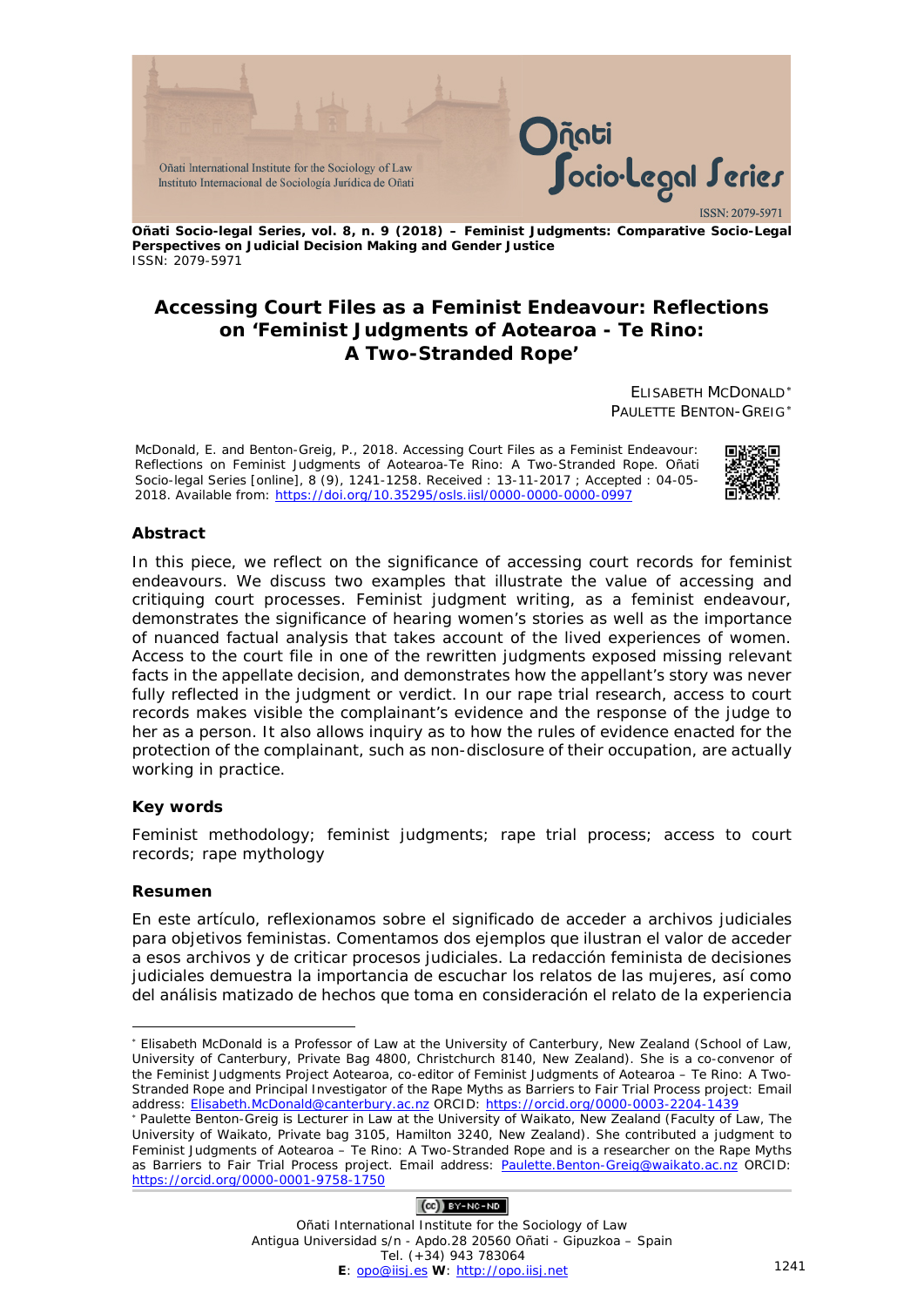vivida por las mujeres. En uno de los fallos reescritos, el acceso al archivo judicial puso de manifiesto hechos relevantes ausentes en la decisión en apelación, y cómo el relato de la recurrente nunca llegó a reflejarse del todo en la sentencia. En nuestra investigación sobre juicios por violación, el acceso a los archivos hace visibles las pruebas de la denunciante y la respuesta que, como persona, le dio el juez. También permite cuestionar cómo se lleva a la práctica el reglamento probatorio dictado para proteger a la denunciante, como la no revelación de su profesión.

## **Palabras clave**

Metodología feminista; sentencias feministas; proceso judicial por violación; acceso a archivos judiciales; mitología de la violación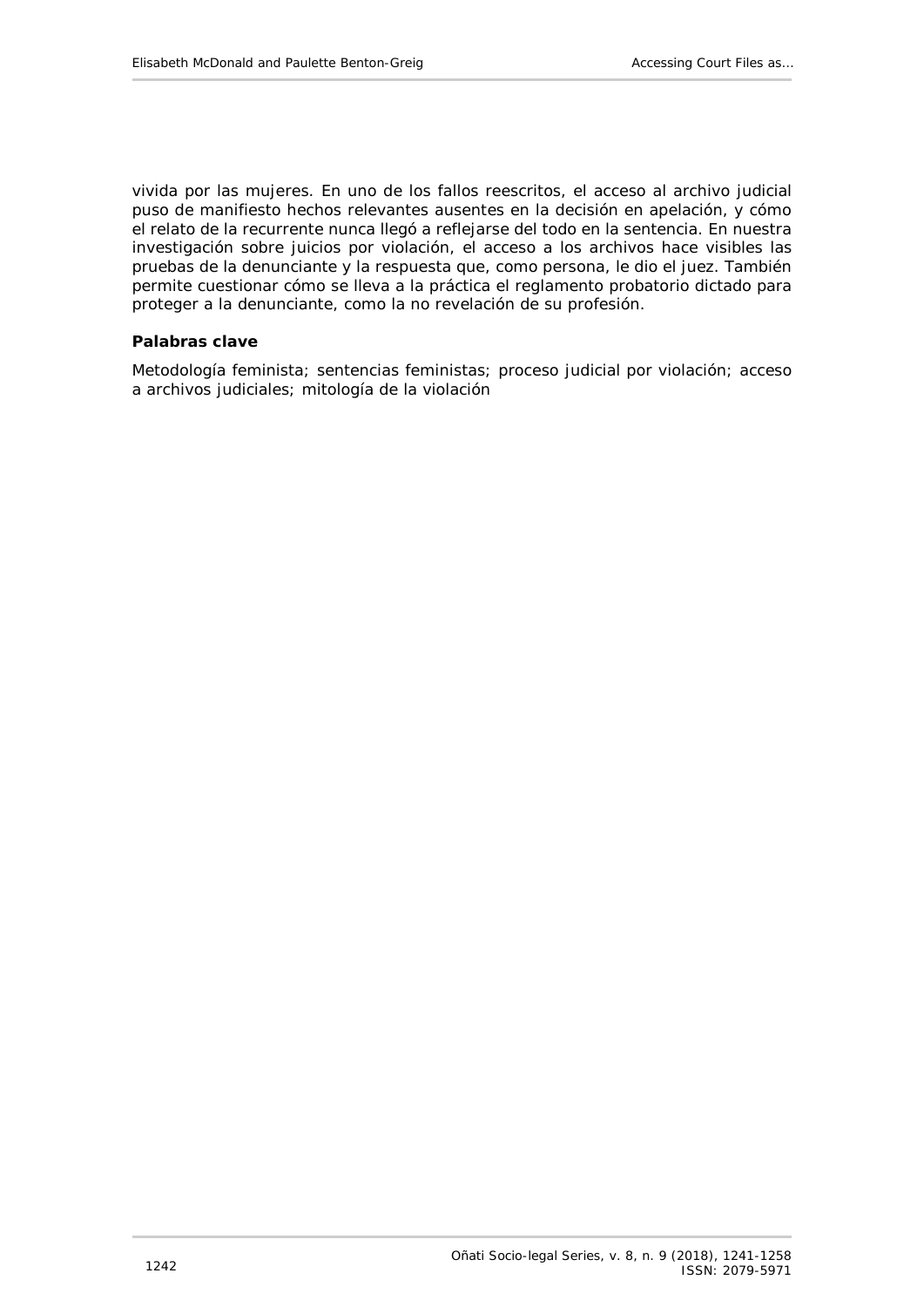# **Table of contents / Índice**

| 3. Hearing and protecting the complainant: Court file access methodology  1248 |  |
|--------------------------------------------------------------------------------|--|
| 3.1. Disclosing the complainant's occupation: Application of the law  1250     |  |
|                                                                                |  |
|                                                                                |  |
|                                                                                |  |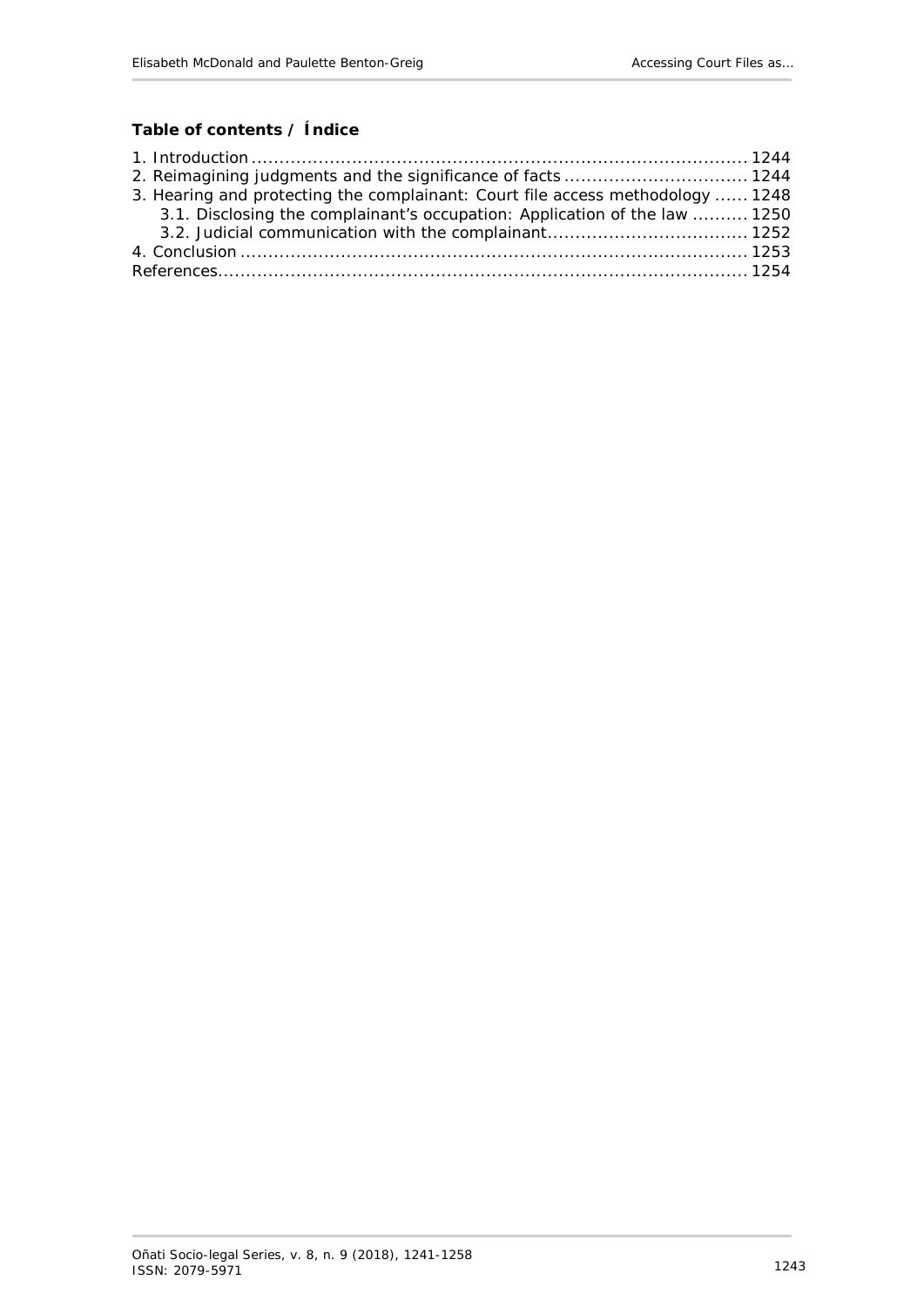## <span id="page-3-0"></span>**1. Introduction**

Undertaking a feminist analysis of case law, whether of one case or a series, has been an oft-used method of exposing and questioning the premises on which decisions are based (see recently Fernando and Rundle 2016, Lammasniemi 2016, Capers 2017, D'Aoust 2017, Maxwell 2017, Mukhtar 2017). Such an endeavour can demonstrate gender bias as well as provide proposals for reform of law and practice. The task of reimagining a judgment from a feminist perspective, as done in the global feminist judgments project movement, is a more recent and similarly powerful method of demonstrating how judicial decision-making process may overlook, downplay or unfairly dismiss the legitimate interests of women – whether in the particular decision or as a matter of precedent (Majury 2006, Hunter *et al*. 2010, Douglas *et al.* 2014, Stanchi *et al*. 2016, Enright *et al*. 2017, McDonald *et al*. 2017).

Most feminist case analysis is based on reported decisions or those available on legal or publically accessible websites, including sentencing notes and the judgments of appellate courts (see Hunter and Tyson 2017). Less work has been done through a systematic accessing of court files (but see Cunliffe 2007, Bell *et al.* 2013) in part because of the difficulty of identifying the relevant cases or because of the strictures in place regarding disclosure of court records to members of the public or researchers. Judicial control over court records, certainly in Aotearoa New Zealand, is seen as necessary given the amount of material on file that is of a confidential or privileged nature – much of which is either irrelevant to the (public) trial process or would be inadmissible in that forum.

In this piece, we reflect on the significance of accessing court records for feminist endeavours – in particular, because of the ability to observe how decisions are made out of the public gaze. For example, pre-trial admissibility decisions (unless appealed) are often unreported and are not uploaded to legal databases. Material which provides the context for decisions about admissibility or the content of jury directions is also not usually available to researchers, and is only made visible by the extent to which it is referred to in what is published or otherwise in the public arena.

Our interest in this research methodology, and our increased awareness of the richness of material contained in court records for feminist critical work, is due to our involvement in the feminist judgments project, but also because of our work on research into trial process in acquaintance rape cases. We begin this piece by discussing an example of the significance of accessing court records which occurred during the work on *ko ngā muka o te rino* (the threads of the two-stranded rope, McDonald *et al*. 2017), in the context of an appellate decision on the availability of self-defence to a woman who killed her abusive husband. We then outline the process of accessing the court files, including complainant evidence, in 30 New Zealand acquaintance rape trials, and make some observations about what this kind of access allows feminist researchers to notice and critique.

## <span id="page-3-1"></span>**2. Reimagining judgments and the significance of facts**

In Aotearoa New Zealand, as elsewhere, there is uncertainty about whether increasing the number of female judges makes any difference to the practice and substance of judicial decision making – in particular whether women judges make a difference to women's experience of the law (see Schultz and Shaw 2013, Chan 2014). Not all women are feminists and arguably a male judge could equally approach their task in a manner which is alive to potential gender issues, in the way they portray the story behind the case, the way they resolve a case and their awareness of the gendered impact of their decisions. The words of Reg Graycar are still disturbingly relevant nearly 20 years after she wrote them:

I certainly believe it is essential we have more women judges, indeed that we have a more representative judiciary in all the respects that divide members of our community (*e.g.* racialisation, sexuality, physical ability, class). But in order for our perceptions of these core values of representativeness and impartiality to move with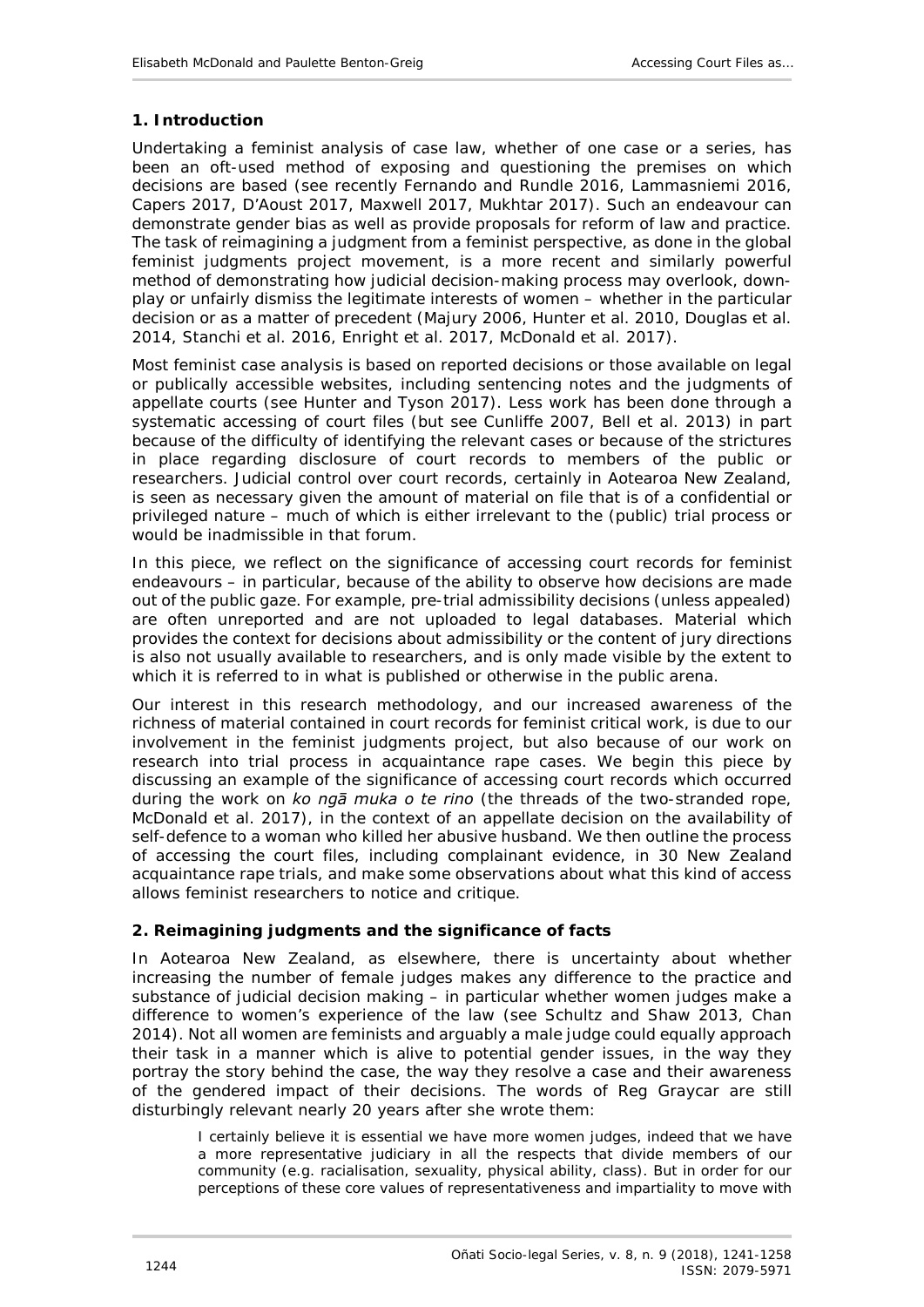the personnel, rather than remain fixed in the framework of a time when only a small part of the community was represented on courts, and legal doctrines and rules were framed from that partial perspective, we need to pay careful attention to judicial method and in particular to concepts such as judicial notice and 'common sense'. *In doing so, we need to focus just as much on the facts as we do on the law … [we need] to question and reformulate the rules of the game, rather than focus all our attention on the people being 'let in' to play*. (Graycar 1998, pp. 20-21, emphasis added)

To date, feminist engagement in Aotearoa aimed at *reformulating the rules of the game* has had mixed success. A number of the women lawyers associations have been influential – for example, acting as amicus in the benefit fraud case of *Ruka v Department of Social Welfare* [1997] (and see Stephens 2017), assisting the court to understand the impact of family violence on a relationship (Auckland Women Lawyers Association) and making a submission which convinced the Justice and Electoral Select Committee to introduce a total bar on offering evidence of a rape complainant's reputation in sexual matters (Wellington Women Lawyers Association) (see McDonald 2007). However, most of the Law Commission's proposals from the project on *Women's Access to Legal Services* (Law Commission 1999b) and *Te Tikanga o te Ture: Te Mātauranga o ngā Wāhine Māori e pa ana ki tēnei* (Law Commission 1999a) or those from the work on *Some Criminal Defences with Particular Reference to Battered Defendants* (Law Commission 2001b), all projects undertaken in response to calls from the public, have not been implemented. The Law Commission has recently had to repeat their recommendations concerning the necessary reform of self-defence in *Understanding Family Violence: Reforming the Criminal Law Relating to Homicide* (Law Commission 2016), which have yet to be met with any substantive government response.

One of the re-imagined judgments in the *Te Rino* volume is the Court of Appeal decision in *R v Wang* [1990] (Midson 2017, see also Kirkconnell-Kawana and Sharratt 2017), a case which was the focus of both those Law Commission reports. The Court of Appeal upheld the trial judge's decision that self-defence should not have been put to the jury. His decision included this somewhat infamous reasoning:

The only view of the evidence open is that the accused was in no immediate danger. I accept that imminence of danger is a question of fact and degree and not a requirement of law. And further that a pre-emptive strike, even with a knife, may in particular circumstances qualify for consideration as self-defence. … Here there is no suggestion that the victim had a weapon, nor had made any move to suggest the intended use of any object as such. The contention on behalf of the defence has to go the length of asserting that a jury could reasonably find that an accused under no immediate threat or danger, however elastic an interpretation is given to that concept, who had alternative courses open none of which she had tried or seemingly considered, was or at least might reasonably be justified in deliberately killing the other party with a knife. *To accede to that proposition in these circumstances would I think be close to a return to the law of the jungle.* Giving the jury every latitude as to taking the most favourable view of the accused's honest even if mistaken view of the circumstances, no jury could properly regard such a reaction by the accused to be a reasonable one. *It is one of those cases, no doubt relatively rare, where I believe it would be impossible for the jury to entertain a reasonable doubt on the point.* (*R v Wang* [1990], p. 535, emphases added)

A number of feminist lawyers criticised the decision, on the basis that the Court showed no understanding of the position of victims of domestic abuse (Beri 1997, Seuffert 1997, Wright 1998). As one of those who entered this public debate (McDonald 1997a, 1997c), Elisabeth received a letter from (then) Eichelbaum CJ who wrote that it was not a case about battered woman's syndrome, and said he had relooked at the file (indeed, including with the letter a copy of three of the pages of the trial transcript, highlighted, to support his position that the defendant suffered (only) from a depressive illness). It is certainly true that *Wang* [1990] has long been taught, and discussed, as a case of woman who was subjected to abuse by her husband, and killed him while he was intoxicated following threats to her and her family, who were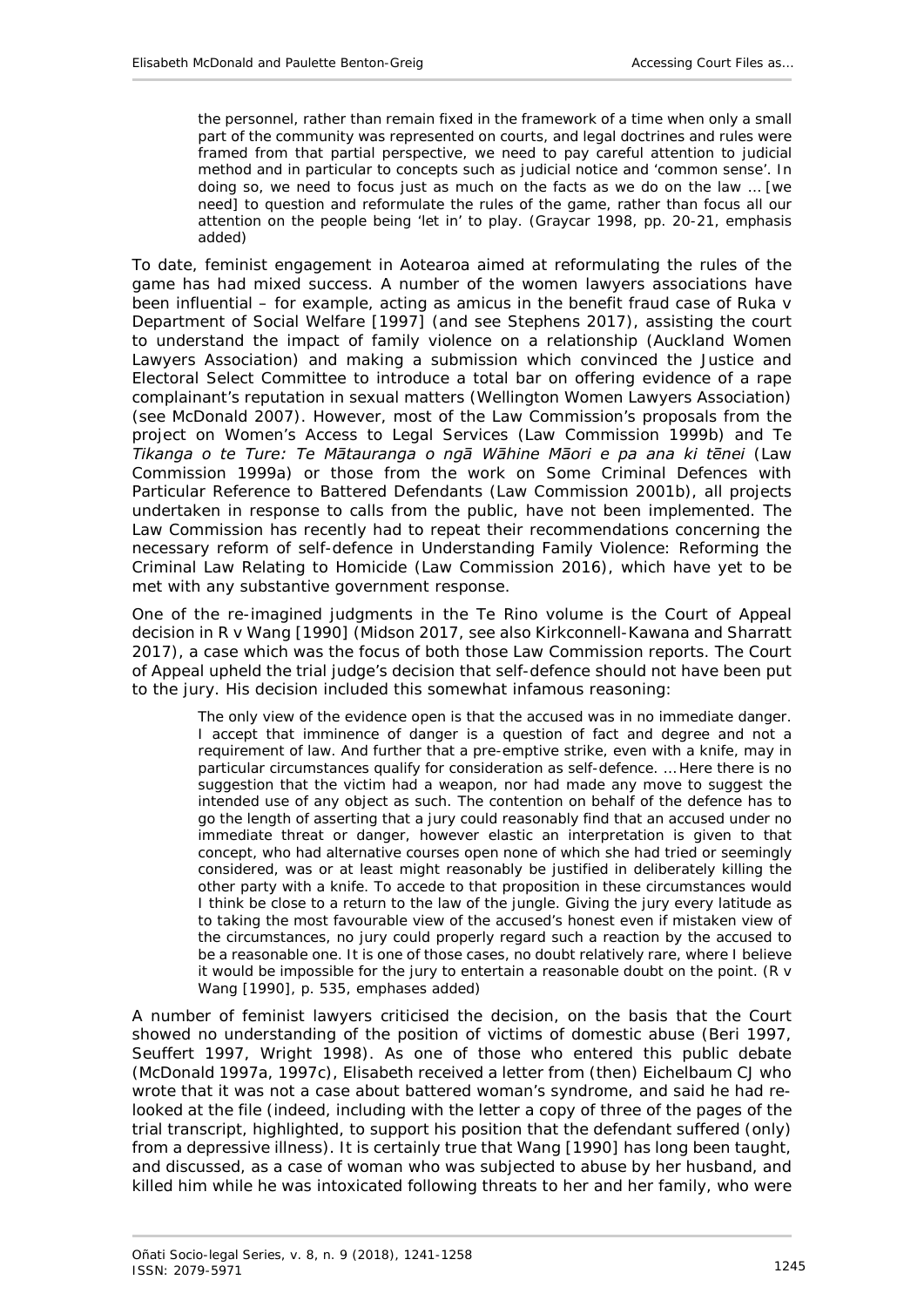based in Hong Kong and vulnerable because of their political beliefs, that he promised to act on.

The feminist judge and the commentators working on the case approached it in their first drafts as a case that did involve a *battered woman*, and one in which the trial judge and the Court of Appeal had demonstrated a lack of understanding about the dynamics of family violence, and the particular cultural context (the defendant was a Chinese immigrant woman). Cognisant of the different view held by the trial judge, during the first workshop (February 2016), Elisabeth suggested to those reimagining the decision and writing the commentary that it would be a valuable exercise to request access to the court file to see the notes of evidence first hand.

As a powerful reminder of the importance of projects such as this, the notes of evidence disclosed much more violence than was reflected in the Court of Appeal's judgment – the Court had referred to Mrs Wang's experience of violence at the hands of Mr Li in one sentence: that it was a "loveless, coercive marriage" (*R v Wang* [1990], p. 540). The Court did not record the extent of the physical and psychological abuse meted out by the deceased over many years, which the commentators, after examining the case file, describe in this way:

At trial, Mrs Wang described being married under duress: Mr Li stalked her, physically assaulted her and threatened to kill her family if she did not marry him. Their marriage in China was also characterised by physical and emotional abuse; numerous injuries left her hospitalised. When she left him and moved to Japan, he followed her, continued to threaten her, and forced her to remarry him. The abuse continued after they moved to New Zealand and their son was born. This abuse was rarely witnessed by others, including her sister, who had moved to New Zealand to help Mrs Wang at home. Some friends and associates testified that Mr Wang was dominating and insulted Mrs Wang in their presence, while others suggested that they did not take an interest in the nature of the couple's relationship. On the rare occasions that Mrs Wang did disclose experiences of abuse and feelings of helplessness, friends testified that they had told Mrs Wang to endure it. Others witnessed Mr Wang make threats and imply, in Mrs Wang's presence, that he could easily kill and dispose of a body in New Zealand (Kirkconnell-Kawana and Sharratt 2017)

Nor did the appellate decision disclose that the deceased was scheduled to fly to Hong Kong, which is where the family members he threatened to blackmail and kill resided. As explained by the commentary, the notes of evidence also showed that on occasion Wang Xiao Jing (Mrs Wang) did indeed tell others about the abuse, and some friends had witnessed the threats as well as her husband's claims that he would be able to carry out these threats and escape sanction. The Court of Appeal, however, discussed her situation in these ways:

[I]t was not reasonable for the applicant in the circumstances as she believed them to be to kill her husband when alternative courses were open to her. Her sister and her friend Susan were both in the house. She could have woken them and sought their help and advice. She could have left the house taking her sister with her in the car which was available. She could have gone to acquaintances in Christchurch or to the police …

In this case there was no immediacy to the threat to kill, it was part of blackmail to extort money, and, while the husband was in a drunken sleep, the immediate killing of the husband by his wife was not justified as she was not held hostage and was free to seek protection in other ways. (*R v Wang* [1990], pp. 535 and 539)

The case file material provided a much fuller background of what was happening in the relationship and the extent to which Mrs Wang really had other realistic possibilities to prevent the harm that she perceived, including telling her friends. The Court was indeed satisfied that a jury could find that she honestly believed she had no other option but to kill him:

Turning now to consider the circumstances as the applicant believed them to be, it is not in dispute, as found by the trial Judge, that there was material from which the jury could infer that the accused's view of the circumstances was that she, or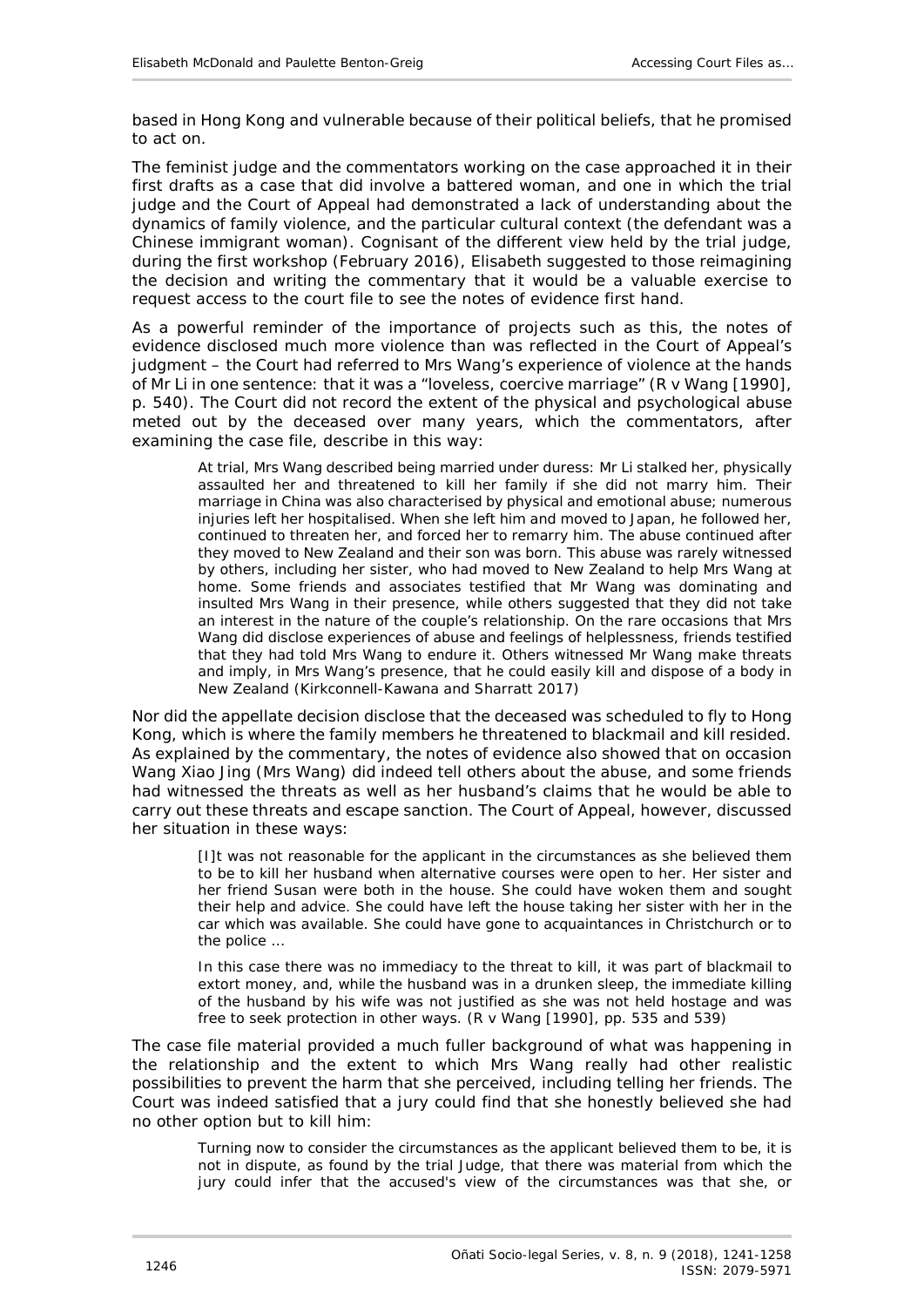members of her family, were under threat of being harmed by her husband whether physically or otherwise. Furthermore there was the evidence of the psychiatrist that the applicant would have believed that the threats of her husband would be carried through. There was also his evidence that in the state she was in, the only course she could think of was to kill her husband. (*R v Wang* [1990], p. 534)

The facts *missing* from the Court of Appeal's account of the evidence goes directly to the issue of whether she believed that her husband would carry out the threats to kill and what reasonable options she had to avoid those threats. This information, which can be seen as altering the framing of the objective limb of section 48 of the Crimes Act 1961 (NZ), remained, until now, hidden from public view and therefore could not add weight to the many calls for reform. It has been left to the feminist judge writing in 2017 to draw a different conclusion from that reached 28 years previously:

On the evidence, it would not be impossible for a jury to entertain a reasonable doubt as to whether Mrs Wang was acting in self-defence. Mrs Wang honestly believed that her husband would carry out his threats to kill or cause serious injury to herself and her family. She was a Chinese immigrant to New Zealand, she was suffering from a major depressive illness, she lived within a coercive relationship, was socially isolated and did not believe she had any other avenues to escape her husband. She gave evidence that he made all the decisions and she was not even to use the phone without his permission. She said she knew she could not leave him as he would never let her go, and he made threats against her life on a daily basis. As was observed by both the trial Judge and the majority, Mrs Wang was socially isolated and not aware of avenues for help. It is paradoxical, at the least, to then suggest she did have options available to her. Furthermore, she lived with Mr Li – she knew better than anyone what Mr Li was capable of and whether he could carry through with his threats. Although he was asleep when he was killed, Mrs Wang honestly believed he could have woken at any time and carried out his threats. In those circumstances, it was necessary and proportionate to tie him up and kill him, before he followed through on his threats to kill her or her family.

Applying the law in this way is not a return to the law of the jungle, as Eichelbaum J put it. Rather it is giving due weight to the subjective element of s 48 which requires that the accused honestly believes there is a threat of serious harm. If Mrs Wang had not taken those steps to defend herself and others, it is highly plausible that they would have been on the receiving end of serious violence. (Midson 2017)

Accessing the court file in *Wang* allowed the feminist judge to add greater factual context to her decision, context which was minimised by the trial Judge and the Court of Appeal. The additional facts allowed for a fuller, more visible, story to be told about the experiences of Wang Xiao Jing, and also exposed the limitations of the statutory interpretation exercise undertaken by both courts. As Rosemary Hunter observes in relation to the task of feminist judging:

[O]ne of the persistent obstacles to the success of feminist law reforms has been the fact that once enacted, legislation must be implemented by judges and officials who are often uninformed about or actively unsympathetic to its objectives. A feminist judge is in a position to implement feminist-inspired law reform in the way it was intended to operate...

[T]he facts are at least as important as the law. 'Facts' are not given but constructed, and very often the feminist judge begins by telling the story differently from the way it has been told by the other judges—emphasising different aspects of the narrative, paying greater attention to voices and experiences which have been traditionally silenced or side-lined, acknowledging the harm and trauma suffered by protagonists, or, indeed, restoring dignity and privacy to a party by not retelling their traumatic experience in exhaustive detail. Sometimes the different story provides the basis for a different analysis and application of the law. Sometimes it is simply important in itself that a different account is given. (Hunter *et al*. 2017, citations omitted)

Presenting and emphasising facts in a different way may well lead to a different outcome, but may also simply acknowledge and validate a woman's version of events or her lived reality. As Rhonda Powell discusses, feminist methodology is also about listening to, hearing and reflecting on women's stories: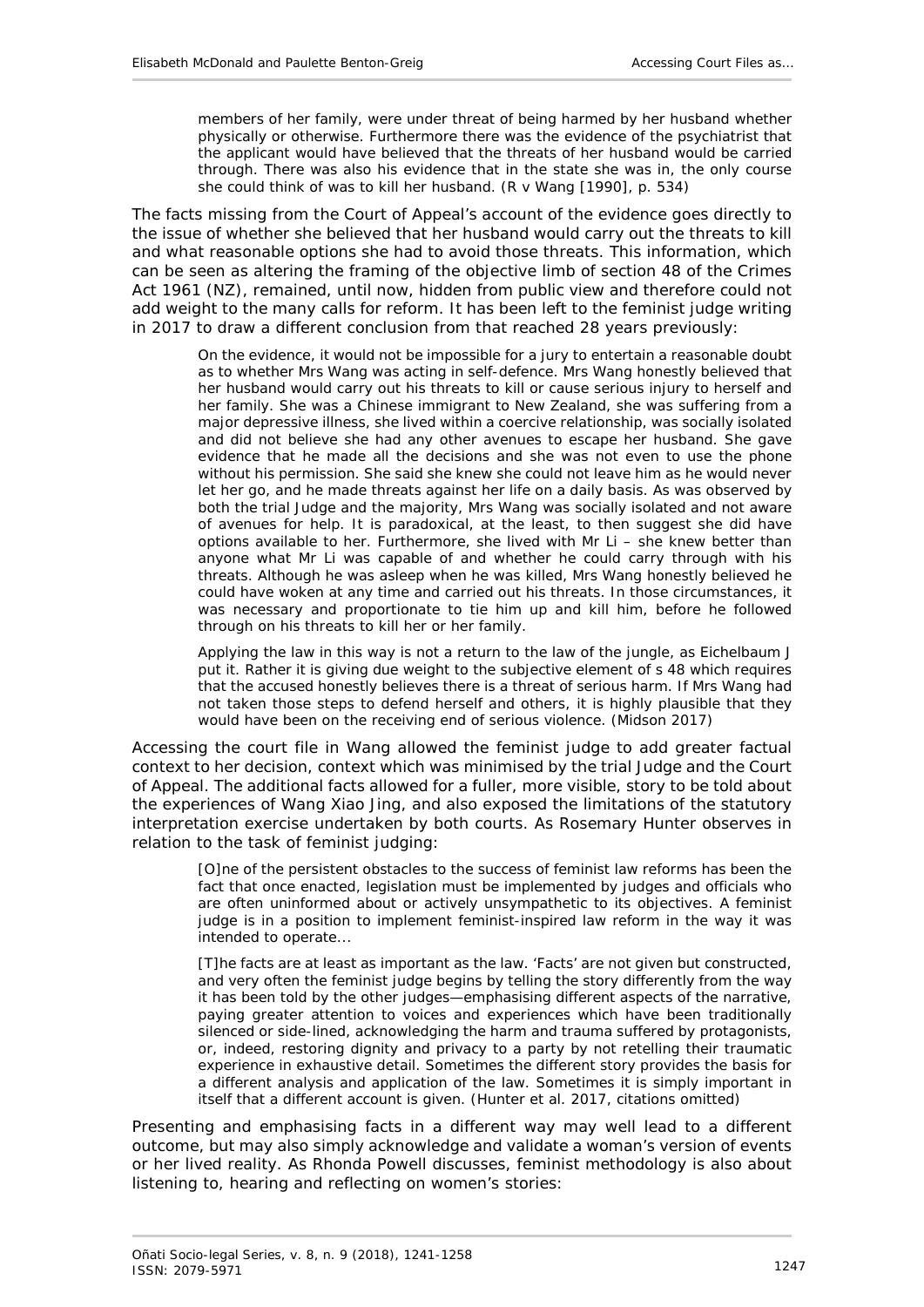The way in which a judge tells the story that led to a court case has the effect of solidifying the particular narrative adopted by the judge. If the judge ignores certain details deemed to be legally irrelevant, those details are lost from the story. The way in which a judge constructs and interprets the facts of a case becomes a legal 'truth'. One of the ways in which a judge can be 'feminist' is by listening to women's stories, hearing the perspectives of woman litigants and recognising women's experiences in the way that they recount the facts of cases, so that these experiences also become legal truths.

This technique could be seen to relate to the process of judgment-writing rather than the outcome of the case. However, the way in which the facts are framed may also influence the reasoning and thereby the outcome. The way in which a judge tells the story of the case also plays a potentially therapeutic role for the parties, even if the outcome is disappointing. Sensitive use of language has the potential to enhance the mana of people involved in the proceedings, which is especially important for those who have been treated inhumanely already. (Hunter *et al*. 2017, citations omitted)

In the context of sexual offending, complainants often only hear the verdict at the end of the trial, which, for many, is a harrowing, foreign and deeply distressing experience. In judge-alone trials, rare in the context of offending against adults, a complainant will be given the reasons for the verdict, and consequently may know that the judge did believe them that they did not consent, even while finding the defendant not guilty. What remains invisible in jury trials is the fact-finding process, as well as the grounds for admissibility decisions, unless they are the subject of appeal. Although research into jury decision-making is uncommon (but see Law Commission 2001a), access to court files allows greater scrutiny of unreported factual and legal analysis as well as information about support given to complainants during the trial process. Our current rape trial research therefore allows us to make more visible the decisions and the decision-making process in that context, which are also based on factual analysis and assessments of the complainant's story (evidence). In the next part of this piece, we briefly outline our methodology and then give two examples of what access to court files tells us.

## <span id="page-7-0"></span>**3. Hearing and protecting the complainant: Court file access methodology**

Despite forty years of legislative and procedural change in rape trials in New Zealand (McDonald 2014) [1,](#page-7-1) adult complainants still report high levels of dissatisfaction with the court process, in particular cross-examination, the type of questioning which has been most resistant to reform initiatives [Gender Bias and the Law Project 1996, McDonald 1997b, Bacik *et al.* 1998, Konradi 2007, Doak 2008, ACT Government 2009, Kingi and Jordan 2009, Payne 2009, Parkes 2017, but see Kebbell *et al.* 2007]. Complainant description of their experiences show little change between the Rape Study in 1983 (Young 1983) and the Ministry of Women's Affairs (as it then was) funded research published in 2009 (Kingi and Jordan 2009). There is limited analysis of whether the thoughtful and innovative reforms recommended by the New Zealand Law Commission in their 1999 draft Evidence Code, largely in force from 1 August 2007 in the form of the Evidence Act 2006 (NZ), have been applied as intended.

The internationally accepted impact of cultural constructions of gendered sexuality<sup>[2](#page-7-2)</sup> on trial process and outcomes has resulted in local conversations about alternatives to criminal prosecution (Law Commission 2015), but very little challenge to the adversarial process, and the nature of cross-examination in particular. Only one

-

<span id="page-7-1"></span><sup>1</sup> In New Zealand section 128 Crimes Act 1961 defines sexual violation and differentiates between sexual violation by rape, being the penetration of a person's genitalia by a penis, and sexual violation by unlawful sexual connection which includes penetration by body part or object of, or oral connection with, a person's genitalia or anus.

<span id="page-7-2"></span><sup>2</sup> Or in the alternative called *rape myths*. We understand both phrases to refer to the false beliefs about rape and rape victims that are pervasive in society. Martha Burt first described rape myths as "prejudicial, stereotyped, or false beliefs about rape, rape victims, and rapists" (Burt 1980, p. 217). More recently they have been described as "descriptive or prescriptive beliefs about sexual aggression (i.e., about its scope, causes, context, and consequences) that serve to deny, downplay or justify sexually aggressive behavior that men commit against women" (Gerger *et al.* 2007, p. 423).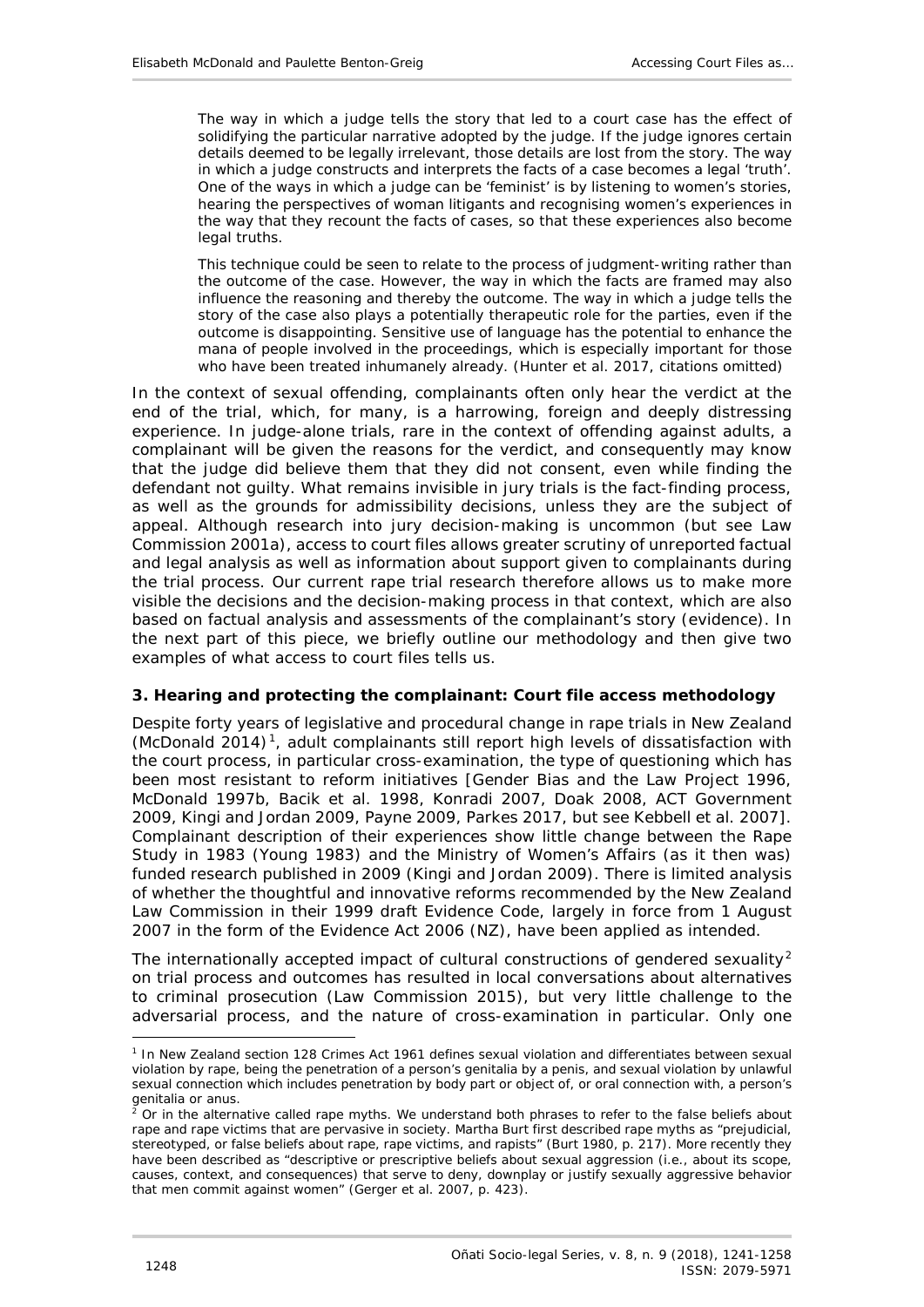recommendation from the evidence law analysis in *From "Real Rape" to Real Justice*  (McDonald and Tinsley 2011) has been implemented. [3](#page-8-0) Despite the flurry of research and policy work over the last ten years, following the criticism of the handling of a number of historical rape allegations (Nicholas 2007, Tolmie 2012), there has been very little real change to the way adult rape complainants experience going to court (Bazley 2007, Law Commission 2008, Ministry of Justice 2008, Kingi and Jordan 2009, Mossman *et al*. 2009a, 2009b, Triggs *et al*., 2009, Taskforce for Action on Sexual Violence 2009, McDonald and Tinsley 2011, Parkes 2017).

The overall aim of our research project, with the working title *Rape myths as barriers to fair trial process*, [4](#page-8-1) is to find better ways of testing the evidence of rape complainants by producing new knowledge of rape trial process and the extent to which current law and practice impede fair process and just outcomes. We believe that research grounded in an analysis of what actually happens in court provides the strongest foundation for change proposals. By investigating language, discourse and interaction in the courtroom, our research aims to produce original insights into the subtle ways that rape myths operate at trial. The questioning of the complainant during cross-examination is a focus because it is the aspect of court proceedings that has been most widely criticised, and has been largely immune from the decades of law reform. We aim to describe and critique how rape myth and questioning structure function to undermine a complainant's credibility, attribute blame to her and construe the sexual activity as consensual. The work will also provide a contemporary overview of what is happening regarding the admission and use of complainant evidence in rape cases – especially the application of the current rules of evidence. Such work will be of assistance for judicial training and future reform initiatives, including the Law Commission's second review of the Evidence Act 2006 (NZ), due for completion in March 2019.

There are several parts to this research, all which required access to court records. Our funding allows analysis of 30 jury trials which involved an allegation by a woman of rape by a single male defendant held between 1 January 2010 and 30 September 2015. The cases involve adult complainants who had some kind of social contact – but were not in an intimate or kin relationship – with the defendant and the defence at trial centres on consent. Research shows that complainants experience the most difficult time at trial when the issues are consent or belief in consent, which typically occurs in "acquaintance rape" scenarios (McDonald 1997b).

In each case, we obtained audio records and transcripts of the complainant's evidence, the closing arguments and the jury directions pursuant to the access rules in place at the time: Rule 6.9 of the Criminal Procedure Rules 2012 (NZ). Other parts of the court file were also accessed on site to gather information from the case that might impact on the content and form of the complainant's evidence – for example, pre-trial rulings which may have impacted on the complainant's evidence (regarding mode of evidence), any relevant admissibility decisions, other information about the defence that is offered pre-trial or at trial, and any agreed statements of fact.

Access to the audio recordings of the complainant's evidence is the significant and unique aspect of this research. We sought the audio recordings of complainant evidence in order to be able to capture in-court interactions with the complainant, which are not transcribed as it is not *evidence*. We wanted to know how complainants are treated and responded to during their time in the courtroom and if that could be improved in any way. We also wanted to listen to the complainant's testimony in order to gather information about tone, emotionality and *trouble* during questioning.

-

<span id="page-8-0"></span><sup>&</sup>lt;sup>3</sup> Section 44A came into force on 8 January 2017 and requires that a written application be made to seek leave of the Judge to offer evidence or ask a question about the sexual experience of the complainant with a person other than the defendant; previously the permission of the Judge was required (See *Tautu v R* [2017] and McDonald and Tinsley 2013, p. 769, Law Commission 2015).

<span id="page-8-1"></span><sup>&</sup>lt;sup>4</sup> The research is supported by the Marsden Fund Council from Government funding, managed by Royal Society Te Apārangi, and by the University of Canterbury.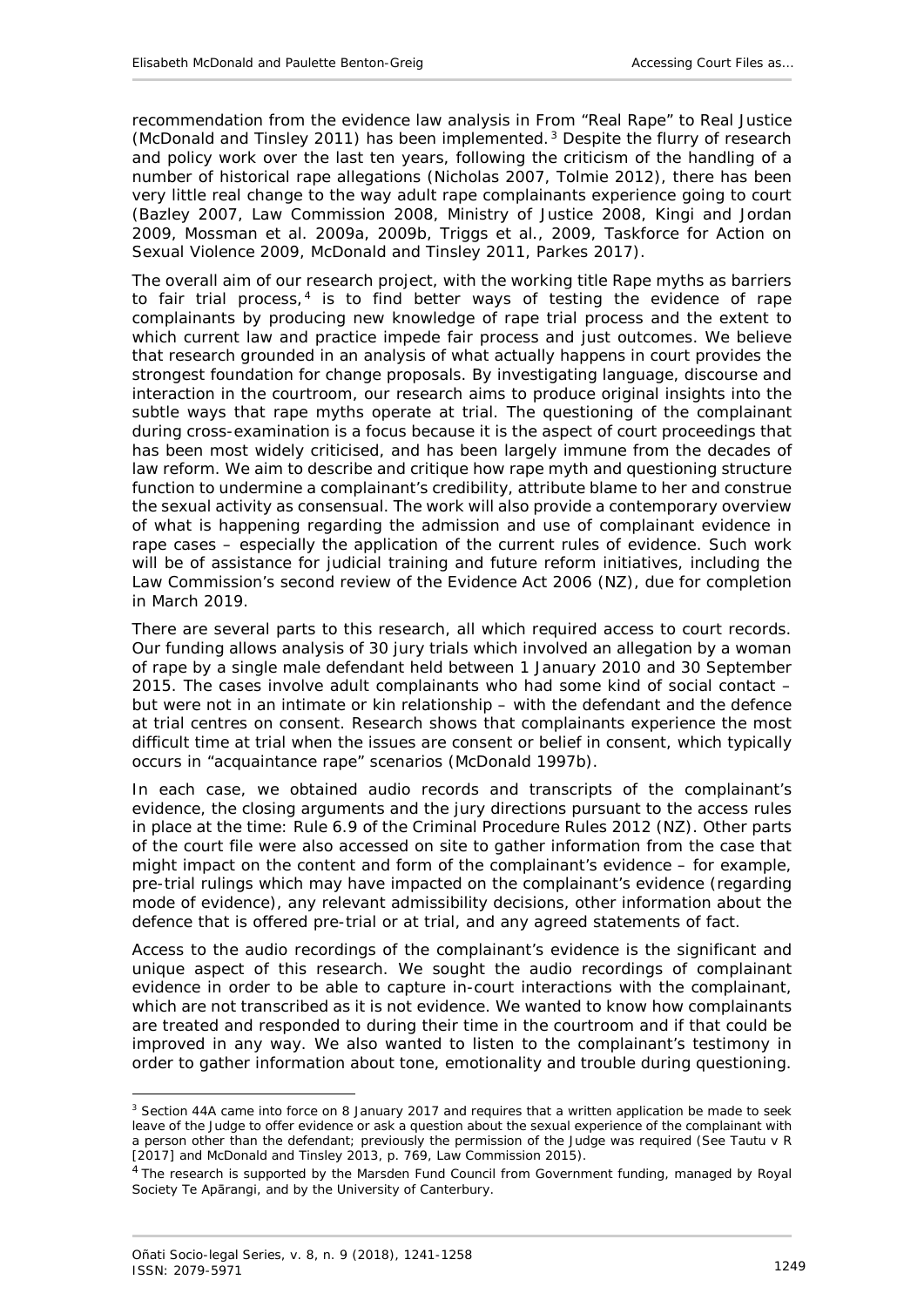What can changes in the vocal tone or emotional register of the complainant tell us about which aspects of questioning are the most difficult for complainants? We wanted to be able to hear response and affect to understand more about how complainants themselves responded to the nature, style and progression of questioning, rather than make assumptions based on our reading of text. Lastly, the audio recording can also be used to augment the notes of evidence which do not include various evidential and procedural submissions made during trial that may be relevant to the use of evidence and complainant experience.

Another primary focus of our work is the characterisation of rape and rape victims by counsel and judiciary. Some of these characterisations occur during questioning of the complainant, but they also occur during statements to the jury, particularly when the parties are summarising their case immediately prior to jury deliberations. We therefore also sought access to the closing statements of the prosecution and defence, and to the jury directions which allow analysis of the way consent is defined.

Access to these court records, not normally available, has clearly demonstrated how the day- to-day workings of the courtroom impact on complainants' experiences of seeking justice. Below we offer two examples. In the first, analysis of the notes of the complainant's evidence revealed the extent to which evidence about the complainant's occupation was being admitted, contrary to section 88 of the Evidence Act 2006 (NZ) which requires that such evidence must pass a heightened relevance test. Section 88 is intended to protect the privacy of complainants in sex crimes trials and should help protect their psychological safety, but is being commonly disregarded. In the second, the audio recordings of the complainants' evidence allowed us to hear all the verbal interactions that happened at trial but were not recorded in the notes of evidence. We used this material to gather information about how complainants were communicated with and responded to by judges during their time in the courtroom. Our analysis shows significant variation in the tone and amount of judicial communication with the complainant and demonstrates why some complainants still – despite increasing education for judges and changing courtroom culture – feel like exhibits in the trial of their rape.

## <span id="page-9-0"></span>*3.1. Disclosing the complainant's occupation: Application of the law*

A comprehensive study of the law and practice in rape trials, which included interviews with adult complainants and case file analysis, led to significant reforms which came into effect 1 February 1986 (Young 1983). One of the aims of the package of reforms was to ameliorate some of the distressing impacts of giving evidence and to control the use and admission of irrelevant and character-blackening material. In addressing concerns about the privacy of the complainants, the 1986 reforms introduced the requirement that the court be closed while the complainant gives evidence and that "[n]o oral evidence shall be given, and no question shall be put to a witness, relating to the address or occupation of the complainant except by leave of the Judge" (section 23AA(2)(c) of the Evidence Act 1908 (NZ)). In order for evidence of address and occupation to be admitted, the judge must be "satisfied that the evidence to be given or the question to be put is of such direct relevance to facts in issue that to exclude it would be contrary to the interests of justice" (section 23AA(3)). Section 87 of the Evidence Act 2006 (NZ) (coming into effect 1 August 2007) extended the control of information about a person's address to all proceedings, and section 88 re-enacted the admissibility rule regarding evidence of the occupation of a complainant in a sexual case. Its current form is:

#### **88 Restriction on disclosure of complainant's occupation in sexual cases**

(1) In a sexual case, except with the permission of the Judge,—

(a) no question may be put to the complainant or any other witness, and no evidence may be given, concerning the complainant's occupation; and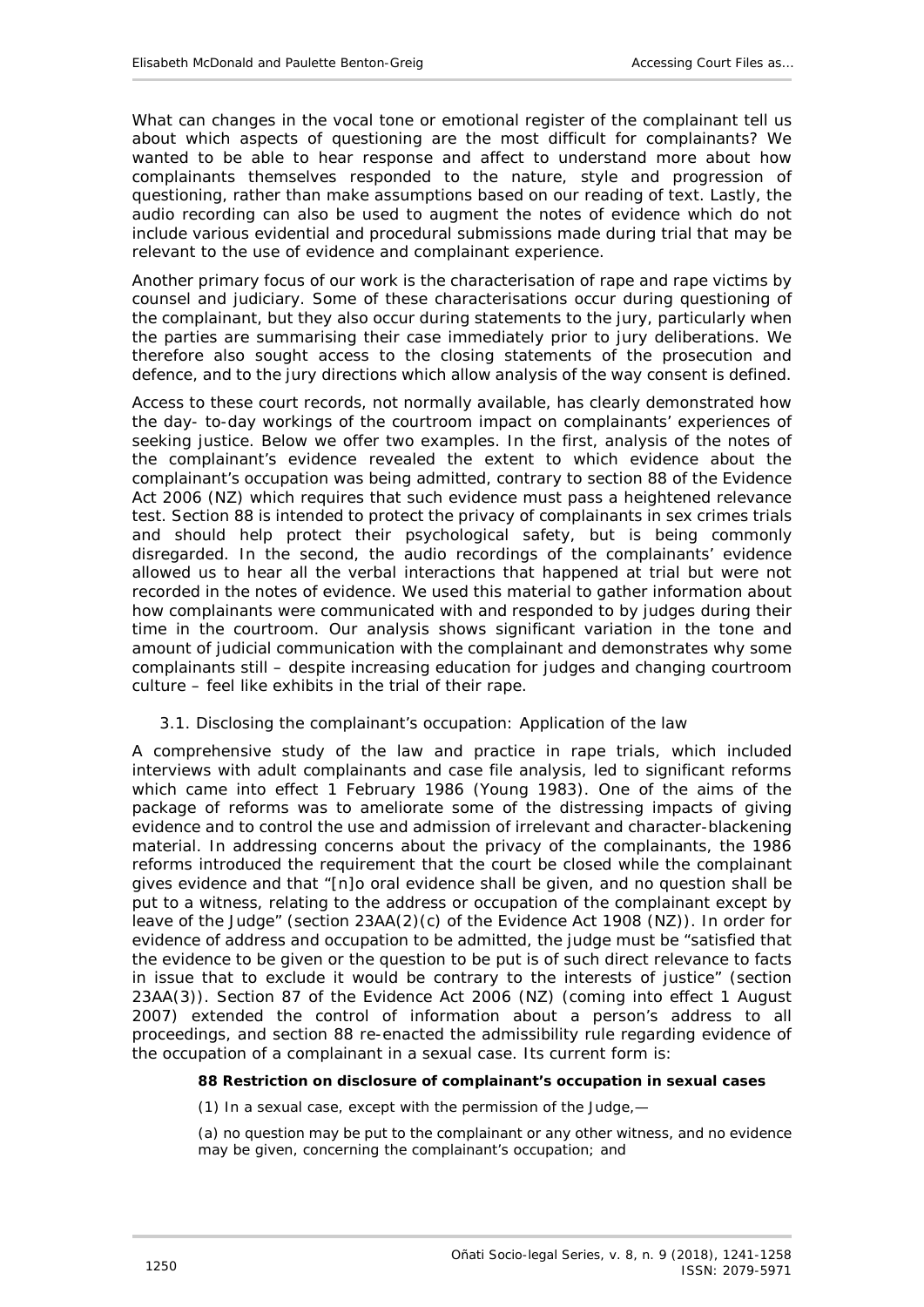(b) no statement or remark may be made in court by a witness, lawyer, officer of the court, or any other person involved in the proceeding concerning the complainant's occupation.

(2) The Judge must not grant permission under subsection [\(1\)](https://www-westlaw-co-nz.ezproxy.canterbury.ac.nz/maf/wlnz/app/document?docguid=Idbd1f5f5e12311e08eefa443f89988a0&&src=rl&hitguid=Ifc5639c1e03611e08eefa443f89988a0&snippets=true&startChunk=1&endChunk=1&isTocNav=true&tocDs=AUNZ_NZ_LEGCOMM_TOC#anchor_Ifc5639c1e03611e08eefa443f89988a0) unless satisfied that the question to be put, the evidence to be given, or the statement or remark to be made, is of sufficient direct relevance to the facts in issue that to exclude it would be contrary to the interests of justice.

(3) An application for permission under subsection [\(1\)](https://www-westlaw-co-nz.ezproxy.canterbury.ac.nz/maf/wlnz/app/document?docguid=Idbd1f5f5e12311e08eefa443f89988a0&&src=rl&hitguid=Ifc5639c1e03611e08eefa443f89988a0&snippets=true&startChunk=1&endChunk=1&isTocNav=true&tocDs=AUNZ_NZ_LEGCOMM_TOC#anchor_Ifc5639c1e03611e08eefa443f89988a0) may be made before or after the commencement of any hearing, and is, where practicable, to be made and dealt with in chambers.

Despite the rule controlling disclosure of complainant occupation having been in force for 24 years prior to the first cases in our study, our analysis of the court file transcripts demonstrates that the well-intentioned reform is having little effect in adult acquaintance rape cases. In 17 of the 30 cases the complainant was asked about her occupation, or whether she was in employment or studying. In only one of these cases did this question occur in cross-examination – in all other cases the complainant was asked about her occupation by the prosecutor as one of the first of the questions in the complainant's examination-in-chief.

Based on our reading of the complainant's evidence and our understanding of the defence arguments, evidence of occupation may have met the threshold for admissibility in five of the 17 cases. These were cases in which the complainant and the defendant either worked together or the complainant met the defendant through a work colleague. However, with the exception of one case in which the offending took place on a work site and involved other co-workers as witnesses, the actual details of the nature of the complainant's occupation need not have been disclosed in order for the full narrative of the alleged offending to be presented and understood.

In a number of cases the complainant was unemployed at the time of the trial, which may transpire to be a relevant factor in terms of her ability to call a taxi to get home or avoid the defendant, but in our view it is not a necessary question to ask so early in the complainant's evidence. Being required to give such an answer at a stage when the complainant is no doubt feeling anxious in an unfamiliar courtroom environment, and may well be embarrassed about her employment status, will not assist her comfort levels, and is contrary to the law.

In a recent High Court case, not in our sample, the judge was asked to consider whether evidence about the complainant using money from her welfare benefit to buy methamphetamine was admissible, with the prosecution specifically referring to section 88 (as well as to the rules concerning self-incrimination). In *R v Morgan* [2016] Palmer J held that being a beneficiary is not an "occupation" for the purposes of section [88.](https://www-westlaw-co-nz.ezproxy.canterbury.ac.nz/maf/wlnz/app/document?docguid=Idbd1f5f5e12311e08eefa443f89988a0&&src=rl&hitguid=Ifc5612c2e03611e08eefa443f89988a0&snippets=true&startChunk=1&endChunk=1&isTocNav=true&tocDs=AUNZ_NZ_LEGCOMM_TOC#anchor_Ifc5612c2e03611e08eefa443f89988a0) However, he stated, "there is a privacy interest in that status". In this case the source of the complainant's money (with which she allegedly purchased methamphetamine) was irrelevant. The fact that the complainant was a beneficiary was therefore inadmissible. We agree with this analysis.

There is one case in our research in which it is clear that the judge was asked to rule on the admissibility of evidence of the complainant's occupation. This was at the request of the defence, who sought to ask the complainant her occupation during cross-examination and the prosecutor objected. After an in-chambers discussion, in which the judge expressed some surprise at the scope of section 88, the judge ruled that the complainant may be asked about her occupation as it is has relevance to consent and the defendant's belief in consent (the issues in the trial). The defence argument, accepted by the judge, was that as the complainant was in a management position at the time, she would be able to clearly communicate to others, including to the defendant if she were not consenting to sexual activity. In our view, the evidence of her occupation did not meet the heightened relevance test in section 88 and should not have been admitted.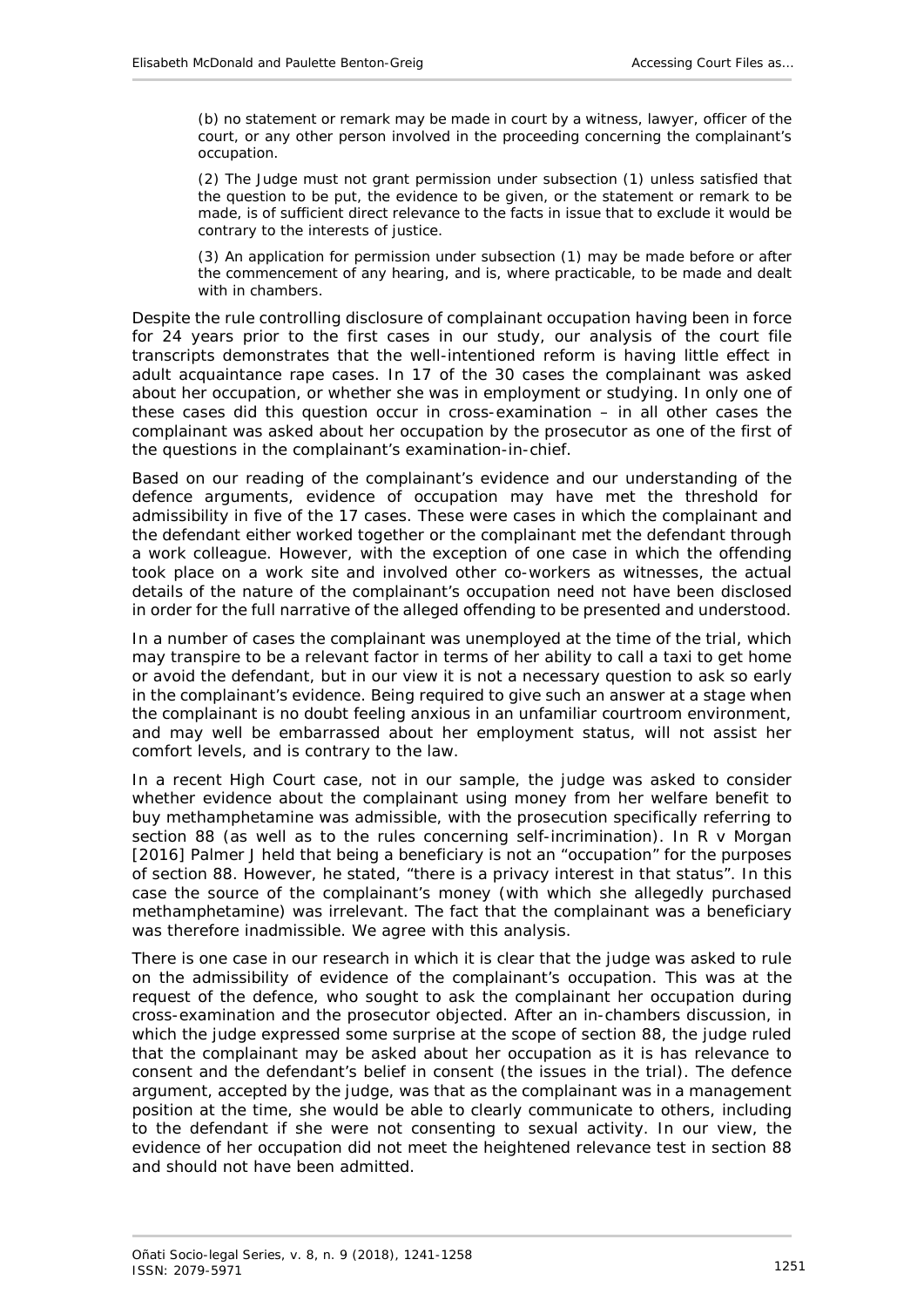Our preliminary analysis of the current operation of the rules of evidence in acquaintance rape trials has exposed that a long-standing rule introduced for the purpose of complainant protection is being ignored in practice. Prosecutors asked the complainant about their occupation in more than half of the 30 cases in our sample, and in nearly all those cases the evidence should not have been admitted. Judges did not comment on the irrelevancy of that information or ask the jury to disregard it, even when the complainant appeared to be in some distress after having to disclose they were not working or were a 18 year old "stay at home mum" on a benefit. Not only is this personal information not relevant, in the New Zealand cultural context these are also stigmatised societal identifiers that might evoke shame in complainants and stereotyped bias in jurors. Prosecutors may be using these types of questions to ease the complainant into the questioning process, but they ignore the lived realities of complainants and the power relations of the courtroom, potentially exacerbating complainant's experiences of "being the one on trial" (Kingi and Jordan 2009, Parkes 2017).

The notes of evidence (trial transcripts) showed up this aspect of problematic courtroom practice, but as we discovered, the audio recordings of the complainant evidence brought to light other aspects. We discuss below one such example: judicial communication with the complainant.

## <span id="page-11-0"></span>*3.2. Judicial communication with the complainant*

In order to analyse the information that the audio recordings provided, we produced verbatim transcripts of what was spoken in court, including notable paralinguistic features and sounds that indicated heightened emotionality. The spoken material that was added to the transcripts comprised all speech that was spoken to be heard by the judge, counsel or the complainant which related to the complainant's evidence and which was not already on the transcript or which had been abbreviated for the transcript. This included judicial communication for the purposes of managing the courtroom or the trial process; judicial communication with the complainant or counsel in relation to the complainant; counsel communication with the complainant; interjection during questioning; evidential argument and rulings while the court is in chambers; and, speech that gave us information about mode of evidence or relevant trial procedure aspects of complainant testimony.

This annotation of the official trial notes of evidence with the complete verbal and paralinguistic in-court and in-chambers interactions from the audio recording has produced anonymised editable transcripts of the complainant's evidence. This was a very time consuming, but essential, task that illuminates much about day-to-day trial practice and complainant experience of giving evidence in acquaintance rape trials. At this point in the research we are able to make some initial observations about judicial interaction with the complainant, which is only possible due to the availability of the audio records, and the annotation of the transcripts which exposes when, why and how the judge talks directly to the complainant.

The annotated transcripts revealed significant variation in the amount and manner of communication from the judge to the complainant. That variation fell along a spectrum from very little communication—less than 0.3% of talk—to quite active engagement in complainant testimony, at 10% of words spoken. Within that spectrum we observed three broad groups. In some trials, approximately a quarter, judges communicated with the complainant in the third person: 'I allow the witness to stand down' or only to give brief instruction on required process. That might include requests to speak up for the audio recording, overnight warnings, or standing down the witness. As the following example demonstrates, in these cases, even when judicial communication with the complainant occurred, it was nonetheless minimal in content and distancing in effect: "[Prosecutor]: I ask that the witness be allowed to go free. Judge: Alright. Thank you. You are now free to go". In this group of trials, much of what the complainant needed to know was communicated through other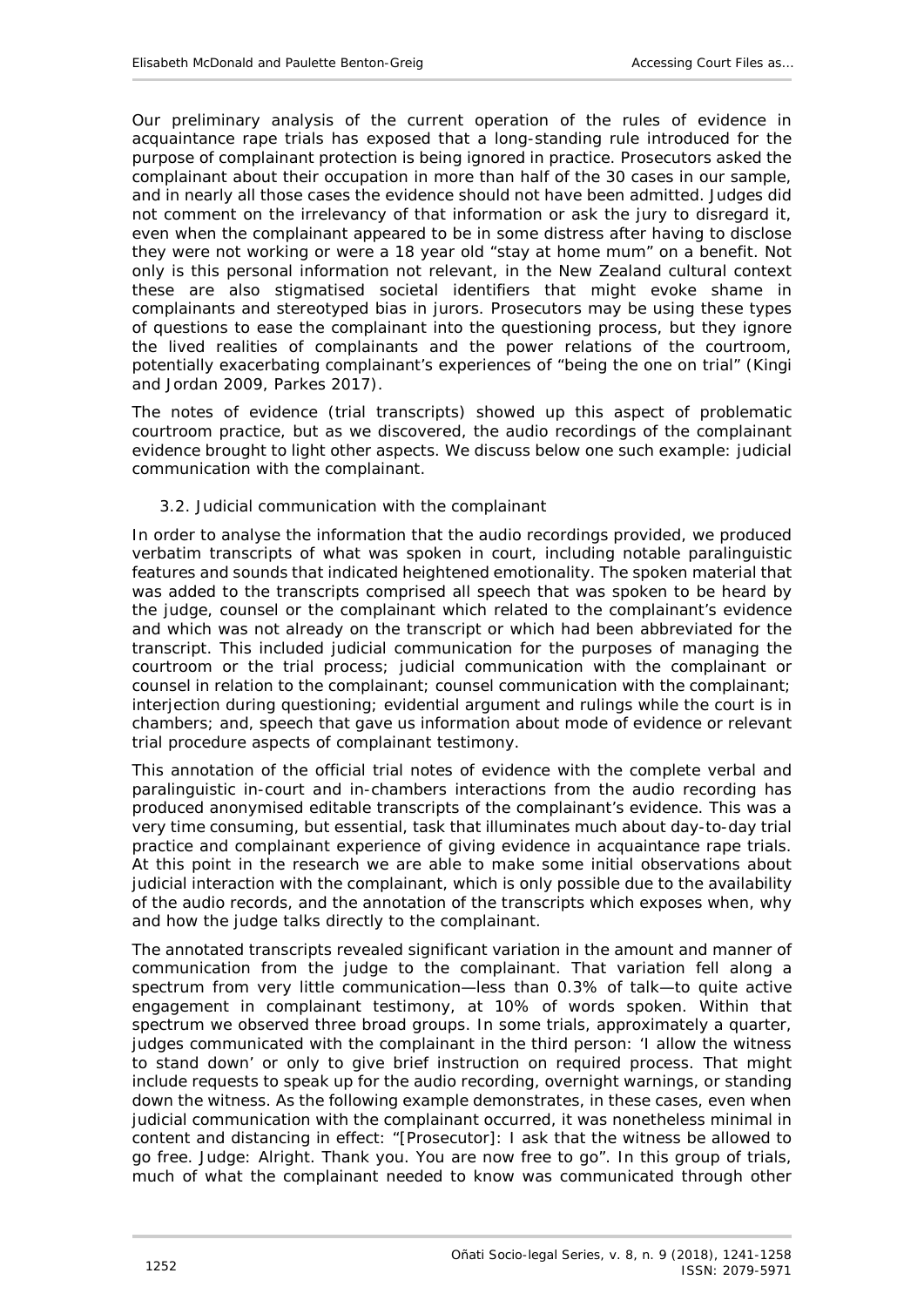people, and this often happened in hushed and hurried tones, as if talking to the complainant was improper or forbidden.

In the largest group, comprised of a little under half of the trials, judges spoke more fulsomely to the complainant as part of managing trial conduct, including instructions about what to do and when, such as reading from interview transcripts or arrangements during adjournments. These judges made some effort to explain what was happening, or might have spoken to the complainant by asking clarifying questions during testimony, but their communication with the complainant was nonetheless mostly limited to instruction and information giving.

In the remaining quarter of trials, judges did more to communicate with complainants in ways that in our view would have supported their well-being while in court, and may well have assisted them to give their best evidence. In this group of trials, judges communicated with complainants so as to increase their comfort, humanise the courtroom experience, provide information about what would happen in advance, and give reassurance to distressed or emotionally impacted complainants.

Research with people who have been complainants in sex crimes trials has consistently documented their experience of giving evidence in court as one of isolation and spectacle; disempowerment and irrelevancy (Gender Bias and the Law Project 1996, McDonald 1997, Bacik *et al.* 1998, Konradi 2007, ACT Government 2009, Kingi and Jordan 2009, Payne 2009). Fuller, respectful communication from the judge does not of course fundamentally alter the experience of crossexamination, but it might convey that the safeguards and limits set by practice and legislation will be enforced and go some way toward assuring the complainant that her evidence was of value to the court.

We were struck by the ability of court records to illuminate why some complainants describe feeling like objects on display while giving evidence in rape trials. Despite some cultural change and improvement in process to assist complainants to feel more comfortable and valuable at trial, the more traditional practices are still in use and more could be done in most trials. But much more will become apparent from this research – a unique and timely feminist contribution – and one that we hope will result in real change to the experience of complainants in rape trials.

## <span id="page-12-0"></span>**4. Conclusion**

Feminist judgment writing, as a feminist endeavour, demonstrates the significance of hearing women's stories. Feminist judges reimagining decisions may also undertake a factual analysis that results in an outcome consistent with legislative intent (see e.g. Benton-Greig 2017) or, as importantly, acknowledges that a woman's reality needs to be portrayed in a way that is consistent with her experience and the evidence that is offered in court.

During the Feminist Judgments Project Aotearoa, access to the court file in *Wang* [1990] exposed absence or missing relevant facts in the appellate decision. These facts supported the evidence of Mrs Wang that she honestly, and reasonably, believed she had no alternative but to kill her husband at that time. While the Court of Appeal agreed with the trial judge, who withheld self-defence from the jury, that she had alternatives, failing to understand the significance of the context and history of threats and abuse meant that Mrs Wang was not heard. Her story was never fully reflected in the decision or in the verdict.

Similar absences of women's stories within the criminal justice system occur regularly in the context of rape trials, where, in the absence of an appeal, the decisions and the verdict are invisible, despite the significant impact on the complainant. In our rape trial research, access to court records, including to the complainant's evidence and the response of the judge to her as a person, are made visible. We are also able to document the extent to which advocate-led evidence law reforms, enacted to offer increased protection for complainants, are actually working in practice. With regard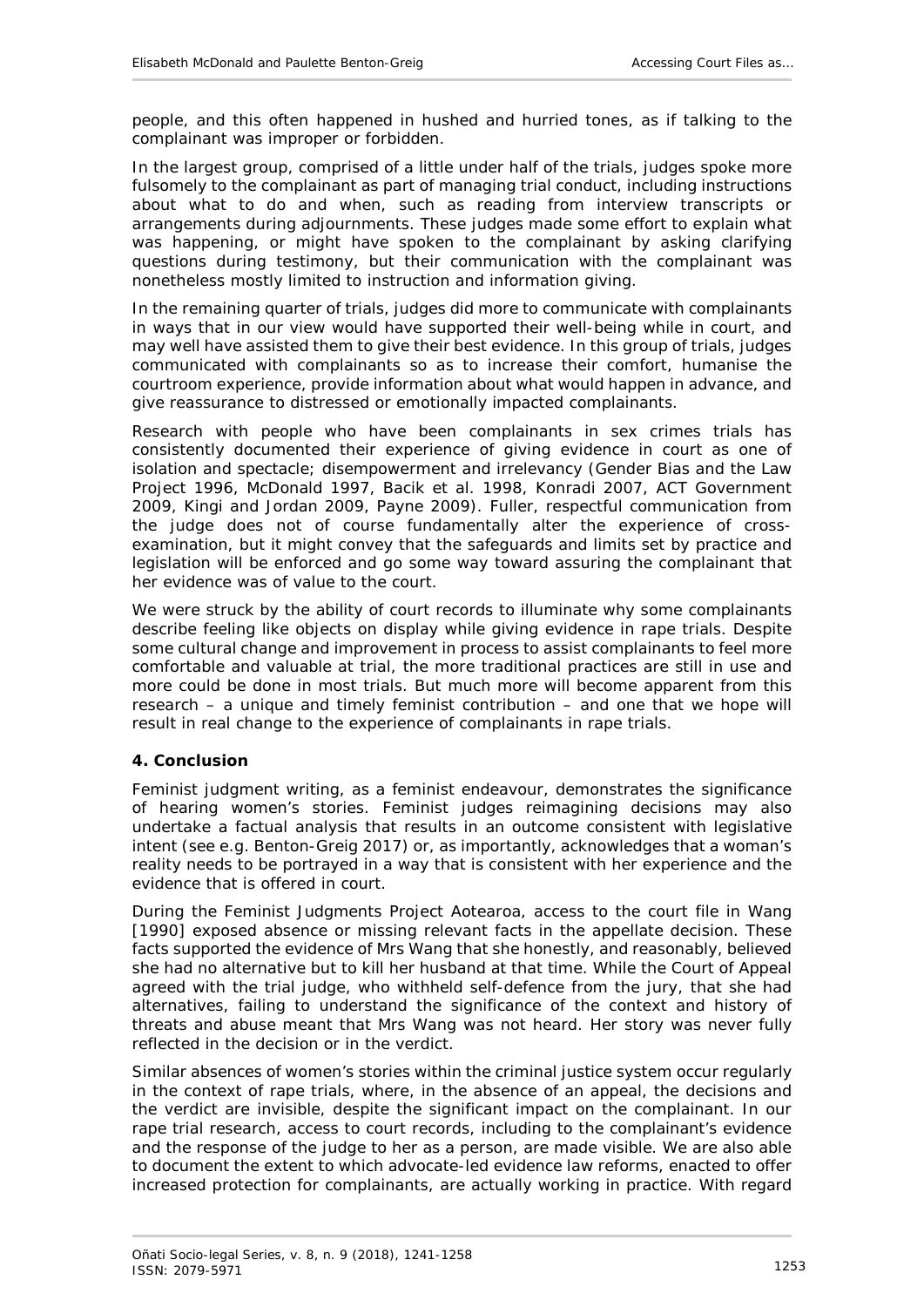to the bar on the disclosure of information about the complainant's occupation, a rule now of 32 years standing, it is clear that counsel and the judiciary need to apply it in all cases. In this research, therefore, and in the feminist judgments global work, we continue to see the significance of accessing and critiquing the decision-making process.

## <span id="page-13-0"></span>**References**

- ACT Government, 2009. *A Rollercoaster Ride: Victims of sexual assault; their experiences with and views about the criminal justice process in the ACT* [online]. Canberra: A.C.T. Government. Available from: [https://www.victimsupport.act.gov.au/\\_\\_data/assets/pdf\\_file/0009/793395/A](https://www.victimsupport.act.gov.au/__data/assets/pdf_file/0009/793395/A_Rollercoaster_Ride-FINAL.pdf) [\\_Rollercoaster\\_Ride-FINAL.pdf](https://www.victimsupport.act.gov.au/__data/assets/pdf_file/0009/793395/A_Rollercoaster_Ride-FINAL.pdf) [Accessed 14 May 2018].
- Bacik, I., Maunsell, C., and Gogan, S., 1998. *The Legal Process and Victims of Rape* [online]. The Dublin Rape Crisis Centre. Available from: <http://www.drcc.ie/wp-content/uploads/2011/03/rapevic.pdf> [Accessed 14 May 2018].
- Bazley, M., 2007. *Report of the Commission of Inquiry into Police Conduct* [online]. Wellington: Commission of Inquiry into Police Conduct. March. Available from: <https://www.parliament.nz/resource/0000055162> [Accessed 14 May 2018].
- Bell, M., *et al*., 2013. Comparison of victims' reports and court records of intimate partner violence perpetrators' criminal case outcomes. *Journal of Interpersonal Violence* [online], 28 (14), 2966–2977. Available from: <http://journals.sagepub.com/doi/abs/10.1177/0886260513488693> [Accessed 14 May 2018].
- Benton-Greig., P., 2017. Judgment R v S. *In*: E. McDonald *et al.*, eds. *Feminist Judgments of Aotearoa New Zealand – Te Rino: a Two-Stranded Rope*. Oxford: Hart, 423-445.
- Beri, S., 1997. Justice for women who kill: A new way? *The Australian Feminist Law Journal*, 8 (March), 113-124.
- Burt, M., 1980. Cultural myths and supports for rape. *Journal of Personality and Social Psychology* [online], 38 (2), 217-230. Available from: [http://citeseerx.ist.psu.edu/viewdoc/download?doi=10.1.1.474.5745&rep=rep](http://citeseerx.ist.psu.edu/viewdoc/download?doi=10.1.1.474.5745&rep=rep1&type=pdf) [1&type=pdf](http://citeseerx.ist.psu.edu/viewdoc/download?doi=10.1.1.474.5745&rep=rep1&type=pdf) [Accessed 14 May 2018].
- Capers, B., 2017. Rape, Truth, and Hearsay. *Harvard Journal of Law & Gender* [online], 40 (1), 183-228. Available from: [https://brooklynworks.brooklaw.edu/cgi/viewcontent.cgi?article=1890&contex](https://brooklynworks.brooklaw.edu/cgi/viewcontent.cgi?article=1890&context=faculty) [t=faculty](https://brooklynworks.brooklaw.edu/cgi/viewcontent.cgi?article=1890&context=faculty) [Accessed 14 May 2018].
- Chan, E., 2014. Women trailblazers in the law: The New Zealand Women Judges Oral History Project. *Victoria University of Wellington Law Review* [online], 45 (3), 407–436. Available from: [http://www.gwnz.org.nz/wp](http://www.gwnz.org.nz/wp-content/uploads/2015/06/Chan-Women-Trailblazers-in-the-Law-1.pdf)[content/uploads/2015/06/Chan-Women-Trailblazers-in-the-Law-1.pdf](http://www.gwnz.org.nz/wp-content/uploads/2015/06/Chan-Women-Trailblazers-in-the-Law-1.pdf) [Accessed 14 May 2018].
- Crimes Act 1961, section 128 [online]. Available from: <http://www.legislation.govt.nz/act/public/1961/0043/latest/DLM329051.html> [Accessed 14 May 2018].
- Cunliffe, E., 2007. (This is not a) story: Using court records to explore judicial narratives in R v Kathleen Folbigg. *The Australian Feminist Law Journal* [online], 27 (1), 71-95. Available from: <https://doi.org/10.1080/13200968.2007.10854386> [Accessed 14 May 2018].
- D'Aoust, M.A., 2017. Sexual and gender-based violence in international criminal law: A feminist assessment of the Bemba case. *International Criminal Law*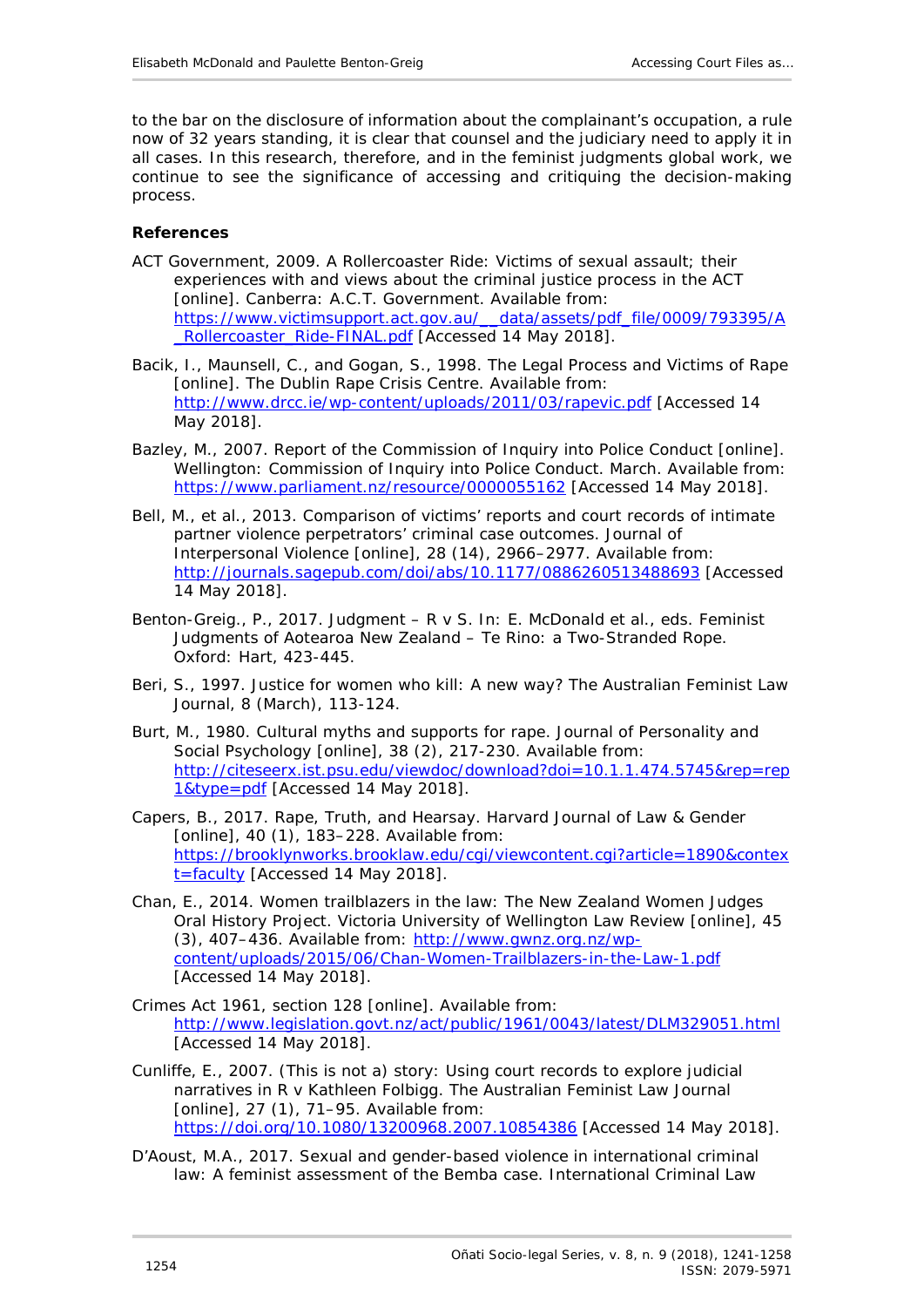*Review* [online], 17 (1), 208-221. Available from: <https://doi.org/10.1163/15718123-01701006> [Accessed 14 May 2018].

- Doak, J., 2008*. Victims' Rights, Human Rights and Criminal Justice: Reconceiving the Role of Third Parties*. Oxford: Hart.
- Douglas, H., *et al*., eds., 2014. *Australian Feminist Judgments: Righting and Rewriting Law.* Oxford: Hart.
- Enright, M., McCandless, J., and O'Donoghue, A., eds., 2017. *Northern / Irish Feminist Judgments: Judges' Troubles and the Gendered Politics of Identity.* Oxford: Hart.
- Evidence Act 1908 (NZ), section 23AA [online]. Available from: [http://www.legislation.govt.nz/act/public/1908/0056/latest/whole.html#DLM1](http://www.legislation.govt.nz/act/public/1908/0056/latest/whole.html#DLM142791) [42791](http://www.legislation.govt.nz/act/public/1908/0056/latest/whole.html#DLM142791) [Accessed 14 May 2018].
- Evidence Act 2006 (NZ), section 88 [online]. Available from: <http://www.legislation.govt.nz/act/public/2006/0069/55.0/DLM393919.html> [Accessed 14 May 2018].
- Fernando, M., and Rundle, O., 2016. Love 'em, keep 'em, leave 'em: (Non) application of de facto relationship laws to clandestine intimate relationships. *Alternative Law Journal* [online], 41 (2), 93–97. Available from: [http://search.ror.unisa.edu.au/?redirect=http://researchoutputs.unisa.edu.au](http://search.ror.unisa.edu.au/?redirect=http://researchoutputs.unisa.edu.au/11541.2%2f121813) [/11541.2%2f121813](http://search.ror.unisa.edu.au/?redirect=http://researchoutputs.unisa.edu.au/11541.2%2f121813) [Accessed 14 May 2018].
- Gender Bias and the Law Project, 1996. *Heroines of Fortitude: The Experience of Women in Court as Victims of Sexual Assault.* Report. Woolloomooloo, NSW: Department for Women.
- Gerger, H., *et al*., 2007. The acceptance of modern myths about sexual aggression (AMMASA) scale: Development and validation in German and English. *Aggressive Behavior* [online], 33 (5), 422–440. Available from: <https://doi.org/10.1002/ab.20195> [Accessed 14 May 2018].
- Graycar, R., 1998. The gender of judgments: Some reflections on 'bias'. *University of British Columbia Law Review* [online], 32 (1), 1-21. Available from: <https://ssrn.com/abstract=1170622> [Accessed 14 May 2018].
- Hunter, R., and Tyson, D., 2017. The implementation of feminist law reforms: The case of post-provocation sentencing. *Social & Legal Studies* [online], 26 (2), 129-165. Available from: <http://journals.sagepub.com/doi/abs/10.1177/0964663916666628> [Accessed 14 May 2018].
- Hunter, R., *et al*., 2017. Introducing the feminist and mana wahine judgments. *In*: E. McDonald *et al.,* eds., *Feminist Judgments of Aotearoa New Zealand – Te Rino: a Two-Stranded Rope*. Oxford: Hart, 25-48.
- Hunter, R., McGlynn, C., and Rackley, E., eds., 2010. *Feminist Judgments: from Theory to Practice*. Oxford: Hart.
- Kebbell, M., O'Kelly, C., and Gilchrist, E., 2007. Rape victims' experiences of giving evidence in English courts: A survey. *Psychiatry, Psychology and Law* [online], 14 (1), 111-119. Available from:<https://doi.org/10.1375/pplt.14.1.111> [Accessed 14 May 2018].
- Kingi, V., and Jordan, J. (with Moeke-Maxwell, T., and Fairbairn-Dunlop, P.), 2009. *Responding to Sexual Violence: Pathways to Recovery* [online]. Wellington: Ministry of Women's Affairs. October. Available from: [http://women.govt.nz/sites/public\\_files/pathways-to-recovery-pdf\\_0.pdf](http://women.govt.nz/sites/public_files/pathways-to-recovery-pdf_0.pdf) [Accessed 14 May 2018].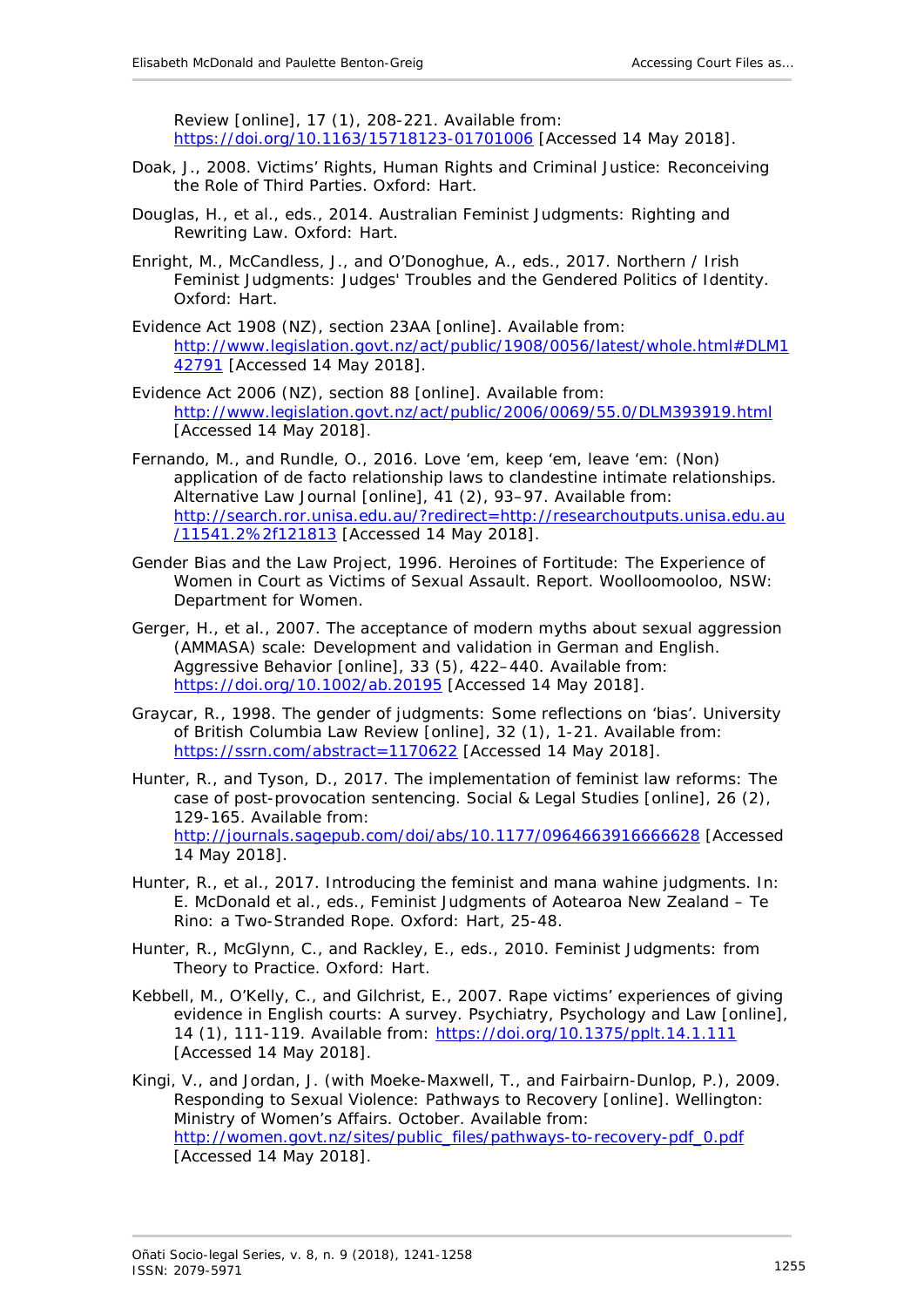- Kirkconnell-Kawana, L., and Sharratt, A., 2017. Commentary on *R v Wang*: Finding a plausible and credible narrative of self-defence. *In*: E. McDonald *et al.,* eds., *Feminist Judgments of Aotearoa New Zealand – Te Rino: a Two-Stranded Rope.* Oxford: Hart, 497-503.
- Konradi, A., 2007. *Taking the Stand: Rape Survivors and the Prosecution of Rapists.* Westport, CT: Praeger.
- Lammasniemi, L., 2016. The benefit cap and the complexity of discrimination: R (SG and others) v Secretary of State for Work and Pensions. *Feminist Legal Studies* [online], 24 (2), 215-221. Available from: <http://dx.doi.org/10.1007%2Fs10691-015-9302-8> [Accessed 14 May 2018].
- Law Commission, 1999a. *Justice: The Experiences of Māori Women, Te Tikanga o Te Ture: Te Mātauranga o ngā Wāhine Māori e Pa Ana Ki Tānei* (NZLC R53) [online]. Report. Wellington: New Zealand Law Commission. Available from: [http://www.lawcom.govt.nz/sites/default/files/projectAvailableFormats/NZLC](http://www.lawcom.govt.nz/sites/default/files/projectAvailableFormats/NZLC%20R53.pdf) [%20R53.pdf](http://www.lawcom.govt.nz/sites/default/files/projectAvailableFormats/NZLC%20R53.pdf) [Accessed 14 May 2018].
- Law Commission, 1999b. *Women's Access to Legal Services* (NZLC SP1) [online]. Study paper. Wellington: New Zealand Law Commission, 31 March. Available from: [http://www.lawcom.govt.nz/sites/default/files/projectAvailableFormats/NZLC](http://www.lawcom.govt.nz/sites/default/files/projectAvailableFormats/NZLC%20SP1.pdf) [%20SP1.pdf](http://www.lawcom.govt.nz/sites/default/files/projectAvailableFormats/NZLC%20SP1.pdf) [Accessed 14 May 2018].
- Law Commission, 2001a. *Juries in Criminal Trials* (NZLC R69 / E 3169) [online]. Report / Parliamentary paper. Wellington: New Zealand Law Commission. Available from:<http://www.nzlii.org/nz/other/nzlc/report/R69/R69.pdf> [Accessed 14 May 2018].
- Law Commission, 2001b. *Some Criminal Defences with Particular Reference to Battered Defendants* (NZLC R73 / E 3173) [online]. Report / Parliamentary paper. Wellington: New Zealand Law Commission. Available from: <http://www.nzlii.org/nz/other/nzlc/report/R73/R73.pdf> [Accessed 14 May 2018].
- Law Commission, 2008. *Disclosure to Court of Defendants Previous Convictions, Similar Offending and Bad Character* (NZLC R103) [online]. Report. Wellington: New Zealand Law Commission. May. Available from: <http://www.nzlii.org/nz/other/nzlc/report/R103/R103.pdf> [Accessed 14 May 2018].
- Law Commission, 2015. *The Justice Response to Victims of Sexual Violence: Criminal trials and alternative processes* (NZLC R136) [online]. Report. Wellington: New Zealand Law Commission. December. Available from: [http://www.lawcom.govt.nz/sites/default/files/projectAvailableFormats/NZLC-](http://www.lawcom.govt.nz/sites/default/files/projectAvailableFormats/NZLC-R136-The-Justice-Response-to-Victims-of-Sexual-Violence.pdf)[R136-The-Justice-Response-to-Victims-of-Sexual-Violence.pdf](http://www.lawcom.govt.nz/sites/default/files/projectAvailableFormats/NZLC-R136-The-Justice-Response-to-Victims-of-Sexual-Violence.pdf) [Accessed 14 May 2018].
- Law Commission, 2016. *Understanding Family Violence: Reforming the criminal law relating to homicide* (NZLC R139) [online]. Report. Wellington: New Zealand Law Commission. May. Available from: [http://www.lawcom.govt.nz/sites/default/files/projectAvailableFormats/R139](http://www.lawcom.govt.nz/sites/default/files/projectAvailableFormats/R139%20Understanding%20Family%20Violence%20-%20Reforming%20the%20Criminal%20Law%20Relating%20to%20Homicide.pdf) [%20Understanding%20Family%20Violence%20-](http://www.lawcom.govt.nz/sites/default/files/projectAvailableFormats/R139%20Understanding%20Family%20Violence%20-%20Reforming%20the%20Criminal%20Law%20Relating%20to%20Homicide.pdf) [%20Reforming%20the%20Criminal%20Law%20Relating%20to%20Homicide.](http://www.lawcom.govt.nz/sites/default/files/projectAvailableFormats/R139%20Understanding%20Family%20Violence%20-%20Reforming%20the%20Criminal%20Law%20Relating%20to%20Homicide.pdf) [pdf](http://www.lawcom.govt.nz/sites/default/files/projectAvailableFormats/R139%20Understanding%20Family%20Violence%20-%20Reforming%20the%20Criminal%20Law%20Relating%20to%20Homicide.pdf) [Accessed 14 May 2018].
- Majury, D., 2006. Introducing the Women's Court of Canada. *Canadian Journal of Women and the Law* [online], 18 (1), 1-26. Available from: <https://muse.jhu.edu/article/230237> [Accessed 14 May 2018].
- Maxwell, A., 2017. The Hague Convention on the Civil Aspects of International Child Abduction 1980: The New Zealand courts' approach to the grave risk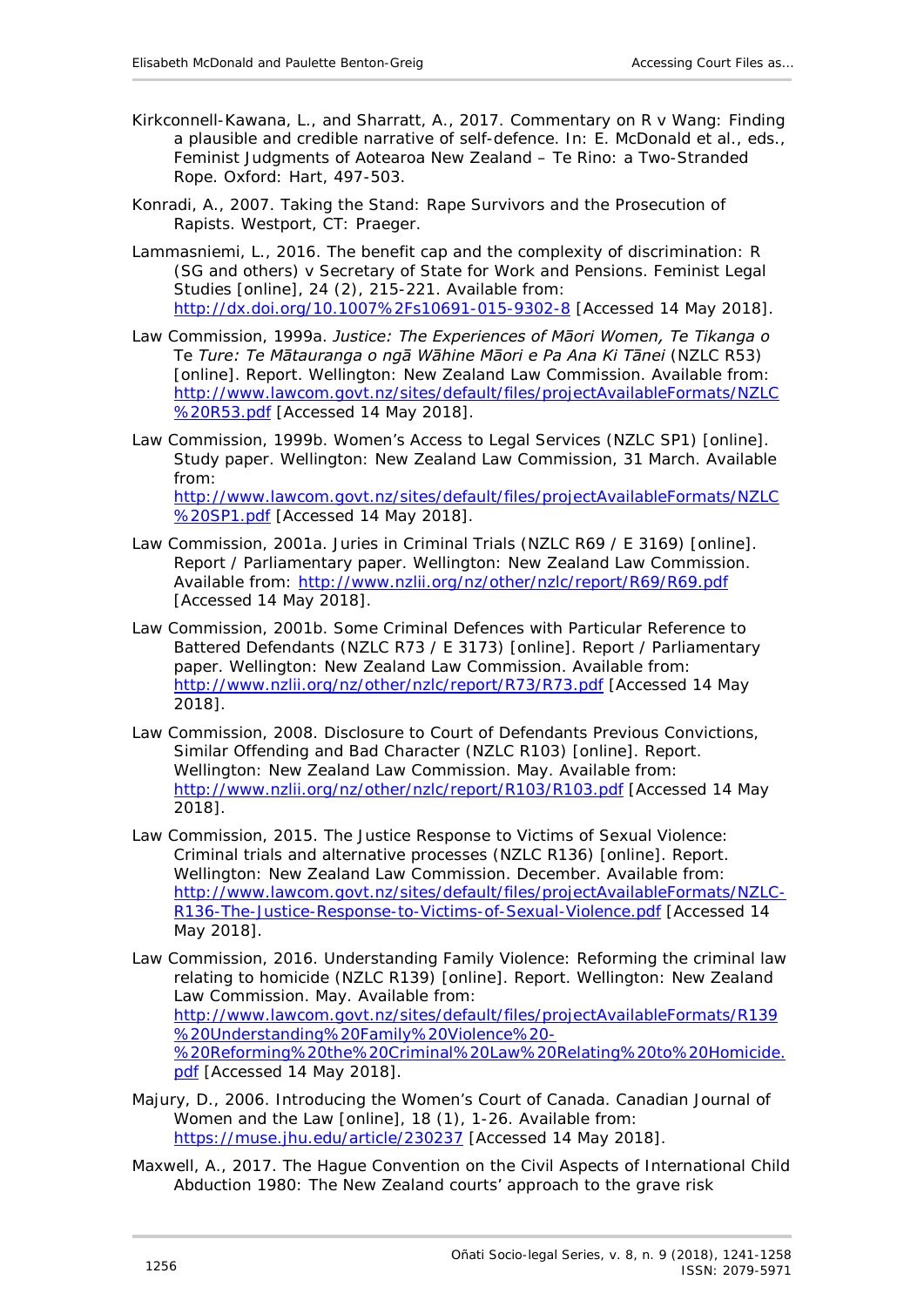exception for victims of domestic violence. *Victoria University of Wellington Law Review* [online], 48 (1), 81-106. Available from: [https://search.informit.com.au/documentSummary;dn=878393974814000;re](https://search.informit.com.au/documentSummary;dn=878393974814000;res=IELHSS) [s=IELHSS](https://search.informit.com.au/documentSummary;dn=878393974814000;res=IELHSS) [Accessed 16 May 2018].

- McDonald, E., and Tinsley, Y., eds., 2011. *From 'Real Rape' to Real Justice: Prosecuting Rape in New Zealand*. Wellington: Victoria University Press.
- McDonald, E., *et al*., eds., 2017. *Feminist Judgments of Aotearoa New Zealand – Te Rino: a Two-Stranded Rope.* Oxford: Hart.
- McDonald, E., 1997a. Battered woman syndrome. *New Zealand Law Journal*, December, 436-438.
- McDonald, E., 1997b. 'Real rape' in New Zealand: Women complainants' experience of the court process. *Yearbook of New Zealand Jurisprudence*, 1, 59-80.
- McDonald, E., 1997c. Women offenders and compulsion. *New Zealand Law Journal*, November, 402-404.
- McDonald, E., 2007. Complainants' reputation in sexual matters. *New Zealand Law Journal*, 7 (August), 251-254.
- McDonald, E., 2014. From 'real rape' to real justice? Reflections on the efficacy of more than 35 years of feminism, activism and law reform. *Victoria University of Wellington Law Review* [online], 45 (3), 487-508. Available from: [https://www.victoria.ac.nz/law/research/publications/vuwlr/prev](https://www.victoria.ac.nz/law/research/publications/vuwlr/prev-issues/volume-45,-issue-4/McDonald.pdf)[issues/volume-45,-issue-4/McDonald.pdf](https://www.victoria.ac.nz/law/research/publications/vuwlr/prev-issues/volume-45,-issue-4/McDonald.pdf) [Accessed 14 May 2018].
- McDonald, E., and Tinsley, Y., 2013. 'The law as it should be' when prosecuting sexual offences: The contribution of legal academics to law reform*. New Zealand Universities Law Review* [online], 25 (4), 758-779. Available from: <https://ssrn.com/abstract=2546050> [Accessed 14 May 2018].
- Midson, B., 2017. Judgment R v Wang. *In*: E. McDonald *et al.*, eds., *Feminist Judgments of Aotearoa New Zealand – Te Rino: aTwo-Stranded Rope.* Oxford: Hart, 504-509.
- Ministry of Justice, 2008. *Improvements to Sexual Violence Legislation in New Zealand.* Wellington: Ministry of Justice.
- Mossman, E., *et al.*, 2009a. *Responding to Sexual Violence: A review of literature on good practice* [online]. Wellington: Ministry of Women's Affairs. October. Available from: [http://women.govt.nz/sites/public\\_files/responding%20to%20sexual%20viole](http://women.govt.nz/sites/public_files/responding%20to%20sexual%20violence%20literature-review%20on%20best%20practice-pdf.pdf) [nce%20literature-review%20on%20best%20practice-pdf.pdf](http://women.govt.nz/sites/public_files/responding%20to%20sexual%20violence%20literature-review%20on%20best%20practice-pdf.pdf) [Accessed 14 May 2018].
- Mossman, E., *et al*., 2009b. *Responding to Sexual Violence: Environmental scan of New Zealand agencies* [online]. Wellington: Ministry of Women's Affairs. October. Available from: [http://women.govt.nz/sites/public\\_files/environmental-scan.pdf](http://women.govt.nz/sites/public_files/environmental-scan.pdf) [Accessed 14 May 2018].
- Mukhtar, N., 2017. A feminist critique of *Quebec v. A.*: Evaluating the Supreme Court's divided opinions on section 15 and common law support obligations. *Canadian Journal of Family Law*, 30 (1), 129-156.
- Nicholas, L. (with Kitchin, P.), 2007. *Louise Nicholas: My Story*. Auckland: Random House.
- Parkes, R., 2017. *The Journeys of Complainant Witnesses for Sexual Violence Crimes in the New Zealand Justice System.* PhD thesis under examination, University of Auckland.